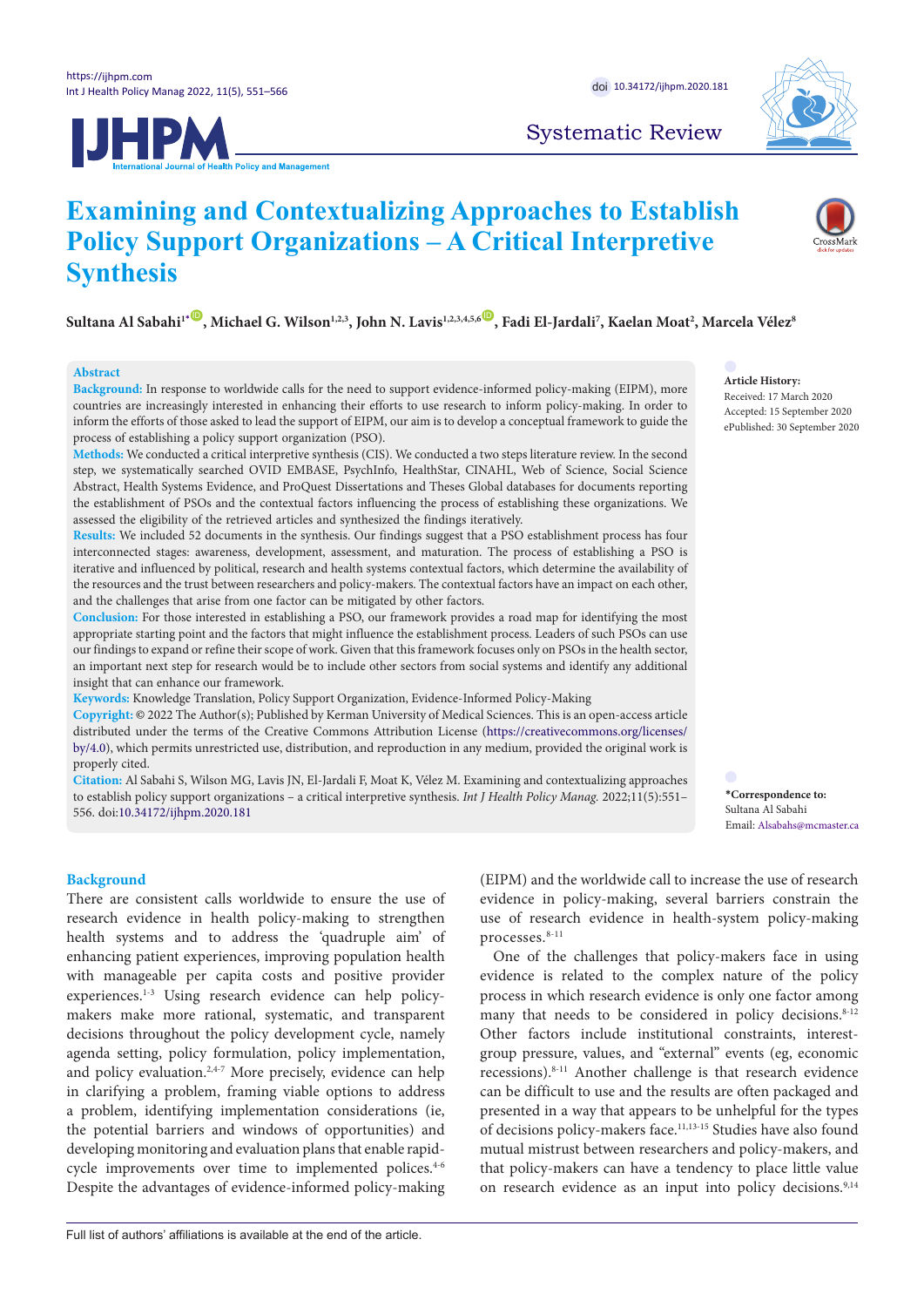In addition, timely access to high-quality and relevant research and the organizational characteristics of the policyrelated organizations further influence the use of research evidence.<sup>16-18</sup>

There are different mechanisms to overcoming these barriers to support the use of research evidence in policymaking.12,15,19-21 For example, knowledge producers or an intermediary group can make it easier for policy-makers to find research evidence when a demand for it arises (eg, through easy-to-search one-stop-shops or clearinghouses for relevant and high-quality research evidence) and to use the evidence they find (eg, by preparing user-friendly summaries of policyrelevant systematic reviews).22 Knowledge users can support the processes and structures that are needed to facilitate the demand for evidence from policy-makers (eg, by creating routine processes in the policy development process to use key sources to find and use research evidence).<sup>22</sup> Furthermore, many have highlighted the importance of mechanisms that support knowledge producers (ie, researchers and academics) and knowledge users (ie, managers and policy-makers) to work more closely together.23,24 For example, knowledge producers and users can have meaningful partnerships that enable them to jointly ask and answer relevant policy questions, such as by convening stakeholder dialogues where policy-makers, stakeholders, and researchers can combine the best-available evidence with their collective insights to spark action to address pressing policy challenges.22 Lastly, such approaches from knowledge producers and users can be integrated and embedded in a knowledge translation platform (KTP) to enable more comprehensive efforts to support EIPM.22,25

A KTP is a form of organized effort (ie, organization or network) to bring research and policy communities together. A KTP can have five primary objectives: (*i*) identifying policy needs and priorities; (*ii*) harvesting local evidence and experience (eg, by building a database of locally produced evidence) and harmonizing it with global knowledge to guide policy development and implementation; (*iii*) brokering among policy-makers and researchers on key issues; (*iv*) packaging evidence for target audiences; and (*v*) strengthening the capacities of researchers to generate better evidence, and of policy-makers to better find and use research evidence.26 This type of approach has been operationalized by the World Health Organization (WHO) through the Evidence-Informed Policy Networks, which has the goal of supporting the process of translating research evidence into policy and action in a number of low- and middle-income countries.25 EIPM initiatives have different forms and have been called different names,<sup>9,27</sup> and recently, some studies discussed the organizational factors that influence the utilization of research evidence by policy-makers and the importance of institutionalizing EIPM efforts.12,17,18 Although there is a tendency to assign the EIPM efforts to a particular organization, little is known about the process of establishing such organizations.

In this synthesis we are calling the organized effort (this could be a department, a unit, a forum, a network, an organization, or an initiative either external from government or embedded within government) to support EIPM a policy support

organization (PSO), and our aim is to develop a conceptual framework that can guide the process of establishing a PSO or similar entities. As more countries are increasingly interested in enhancing their efforts to use research to inform policymaking, a trend has emerged where a particular group, initiative, department, network, or organization is asked to lead efforts to support EIPM at the system level. However, despite the increased interest in establishing PSOs we are not aware of an existing synthesis of evidence or a conceptual framework that focuses on the different approaches used to establish such organizations in different contexts, which takes into consideration the establishment process, the organizational attributes or features, and the contextual factors that affect the process.

This synthesis seeks to address this gap by undertaking a critical interpretive synthesis (CIS) to develop a conceptual framework for establishing a PSO.

# **Methods**

## Design

We conducted a CIS, which is a synthesis approach designed to analyze a broad range of relevant sources and use analytical outputs to develop a conceptual framework.28-31 CIS is a particular form of systematic review that draws both on traditions of qualitative research inquiry and on systematic review methodology.32 A CIS is best suited to study an emerging phenomenon that is currently difficult to define, 33,34 which is the case with processes for establishing PSOs. In conventional systematic reviews, the researcher formulates a precise question that is tightly focused, allowing for preidentification of the review parameters and the selection criteria. Developing a narrow research question is useful where the phenomenon of interest and relevant populations, interventions, and outcomes are all well-specified.35 In contrast, CIS methodology allows for flexibility to draw from a wide range of relevant sources and is not constrained by including only pre-specified designs or quality of documents. Instead, the relevance of the article is the most critical judgment for article inclusion.28,30 An additional strength of the CIS approach is that it allows researchers to formulate an initial compass question that can be further iteratively modified and defined as the synthesis progresses.<sup>30,36</sup>

Our initial compass question "what are the key features (infrastructure, activities, outputs, outcomes and impacts) of the organization, initiative or network that support EIPM by clarifying problems, selecting options, and identifying implementation considerations, and how are these key features related to political, health system and research system contexts, particularly as they help to support evidence-informed health policy-making?" This question was iteratively refined as the literature search, review, and analysis proceeded. The finalized compass question was as follows: what is the process of developing a PSO, what are the main features/ attributes of PSOs, and what are the contextual factors influencing this process?

The overall goal of both questions is to understand the process of establishing a PSO. However, the initial question aims to identify patterns in the organizations' features and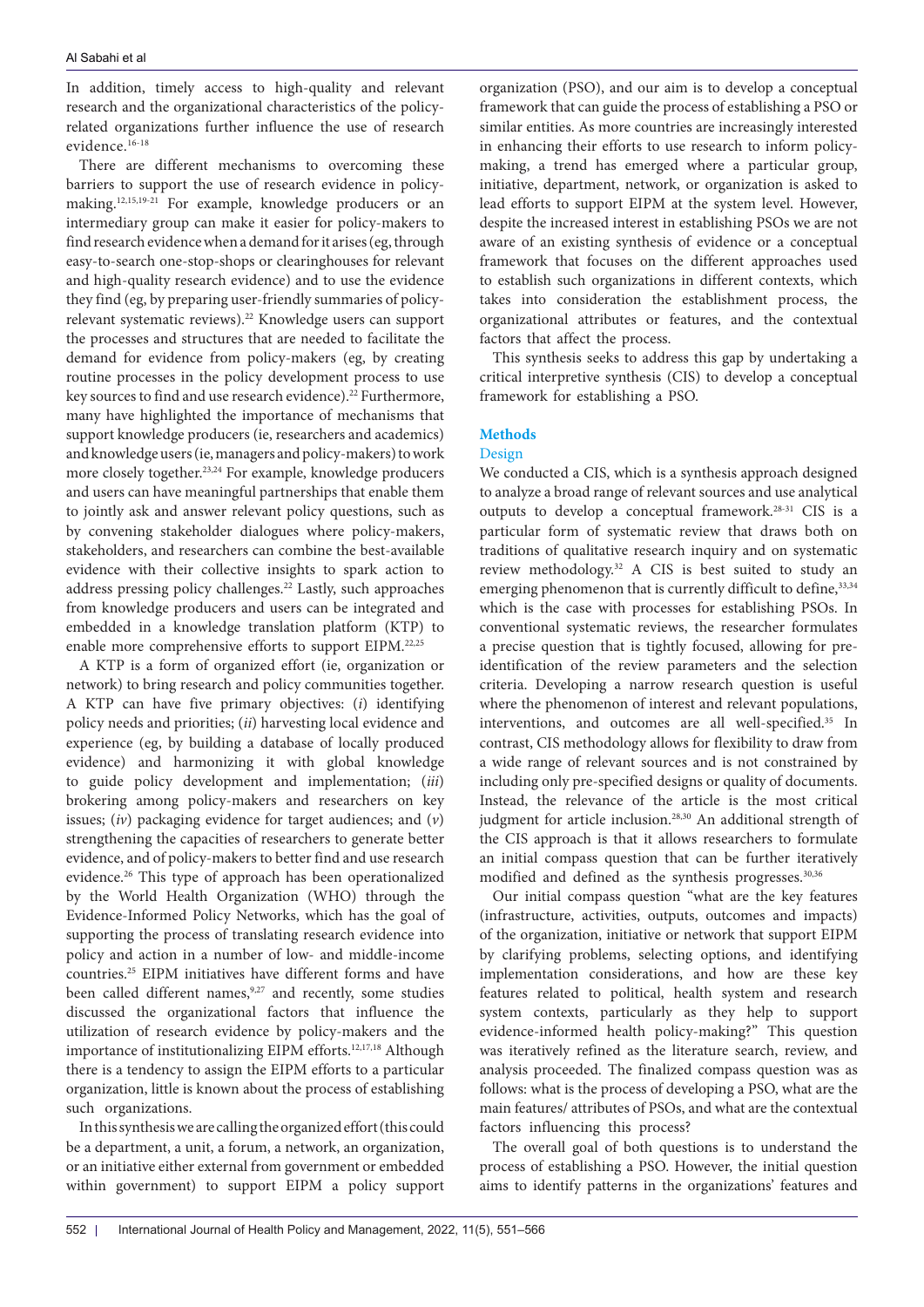approach of establishment with particular contextual factors or setting. For instance, we were aiming to understand whether PSOs in low- and middle-income countries have different features or approaches than PSOs in high-income countries.

During the data extraction and synthesis, we realized that this goal could not be achieved due to lack of evidence. Therefore, we modified the research question to focus mainly on understanding the process of establishing a PSO. Modifying the compass question is a unique feature of CIS, where the compass question is iteratively developed throughout the research process because the phenomenon under consideration is emerging and difficult to define.

# Eligibility Criteria

We included documents that focused on one or more PSOs (ie, organizations, initiatives, and networks that support evidence-informed health policy-making by clarifying problems, selecting options, and identifying implementation considerations), as well as documents that focus on organizational attributes and contexts. We excluded documents that focused on clinical practice or clinical practice guidelines, public health practice, health technology assessments, and knowledge translation (KT) of decisionmaking in other sectors (not health). We also excluded documents that did not have an explicit description of a PSO (eg, discussing KT or EIPM in general without pointing to a particular organization(s)). We restricted our search to English publications only, and no regional restrictions applied.

# Search Strategy

To identify relevant literature, we used a two-step search strategy that was conducted in October 2018. First, we conducted a preliminary search in Google Scholar for potentially relevant documents in addition to screening documents the research team were familiar with and had highlighted as relevant to the topic. This search identified 38 documents that highlighted 56 different PSOs. Twentyeight PSOs were excluded after consulting the research team because they did not fit within the inclusion criteria, mainly because they focus on clinical practice guidelines and health technology assessments instead of the health system policies. Of the remaining 28 PSOs, 22 were found to have a web page. The websites of relevant organizations were scanned for descriptors used to discuss PSOs. These descriptors were then utilized to inform the second step, which was the development of a comprehensive database search strategy.

Using these descriptors, we worked with a librarian at the McMaster Health Sciences Library to develop an explicit and structured approach to search the indexed and grey literature using nine databases to cover the broadest possible spectrum of articles related to the establishment of a PSO. The search strategy used a combination of Medical Subject Heading (MeSH) terms (eg, decision-making, policy-making) and keywords developed for OVID MEDLINE and adapted for other databases as necessary. The search terms were derived by identifying synonyms for five domains relevant to the compass question (the input or what the organization uses,

the target or what the organization targets, the connection between the input and the target/what the organizations do, the focus of the organization, and organization descriptor (eg, unit, department, network, organization, forum, platform). The Boolean operators OR were used to combine the MeSH terms and keywords within each concept while AND was used to make the connection across the concepts.

We developed and piloted ten search strategies to test for their sensitivity. This included testing all synonyms individually for sensitivity, and synonyms that expanded the results to an unmanageable number (eg, 40 000+) were refined by scanning the first three pages of search results. If nothing relevant was found, the synonym was dropped. If some relevant articles were identified within the first three pages of search results, the synonym was included, but limited to title only. The final search strategy for Ovid MEDLINE is summarized in [Supplementary file 1](#page-13-0) and has been adjusted to further search OVID EMBASE, PsychInfo, HealthStar, CINAHL, Web of Science, Social Science Abstract, Health Systems Evidence, and ProQuest Dissertations and Theses Global. These searches were then supplemented by a handsearch of each included document's bibliography and reports on the WHO general website to identify any additional relevant literature.

# Selection of Documents

We used referencing software (Endnote version 9) to manage the retrieved documents and to remove duplicates. All documents published up until October 2018 have been considered in our review. To ensure the included documents met the synthesis criteria, two reviewers independently reviewed a randomly generated sample of 20% of the retrieved documents at two stages. First, the principal investigator (PI) reviewed the titles and abstracts of all documents retrieved and classified them as potentially relevant or not relevant (to be excluded), and the second reviewer independently reviewed the title and abstract of 20% of the retrieved documents. The PI conducted a 30-minute meeting with the second reviewer to explain the topic, the inclusion and exclusion criteria, and the strategy to screen the documents. The eligibility criteria were tested by each reviewer independently assessing the first 5% of the search results. Following discussion to reconcile any area of discrepancy, both reviewers then assessed the remaining documents in the sample. Next, the PI reviewed the full text of each document that had been classified as potentially relevant and the second reviewer reviewed 20% of the sample. A Kappa statistic was calculated for the documents reviewed by both reviewers. All discrepancies were resolved by extensive discussion to establish consensus. By reaching a sufficient level of agreement the same inclusion and exclusion criteria were then used to review the remaining 80% of the retrieved documents by the PI.

# Data Extraction and Analysis

We developed and piloted a standardized data extraction form that included data about the documents (the year published, document type, methods employed, countries included and concepts covered), the PSO covered in the paper (organization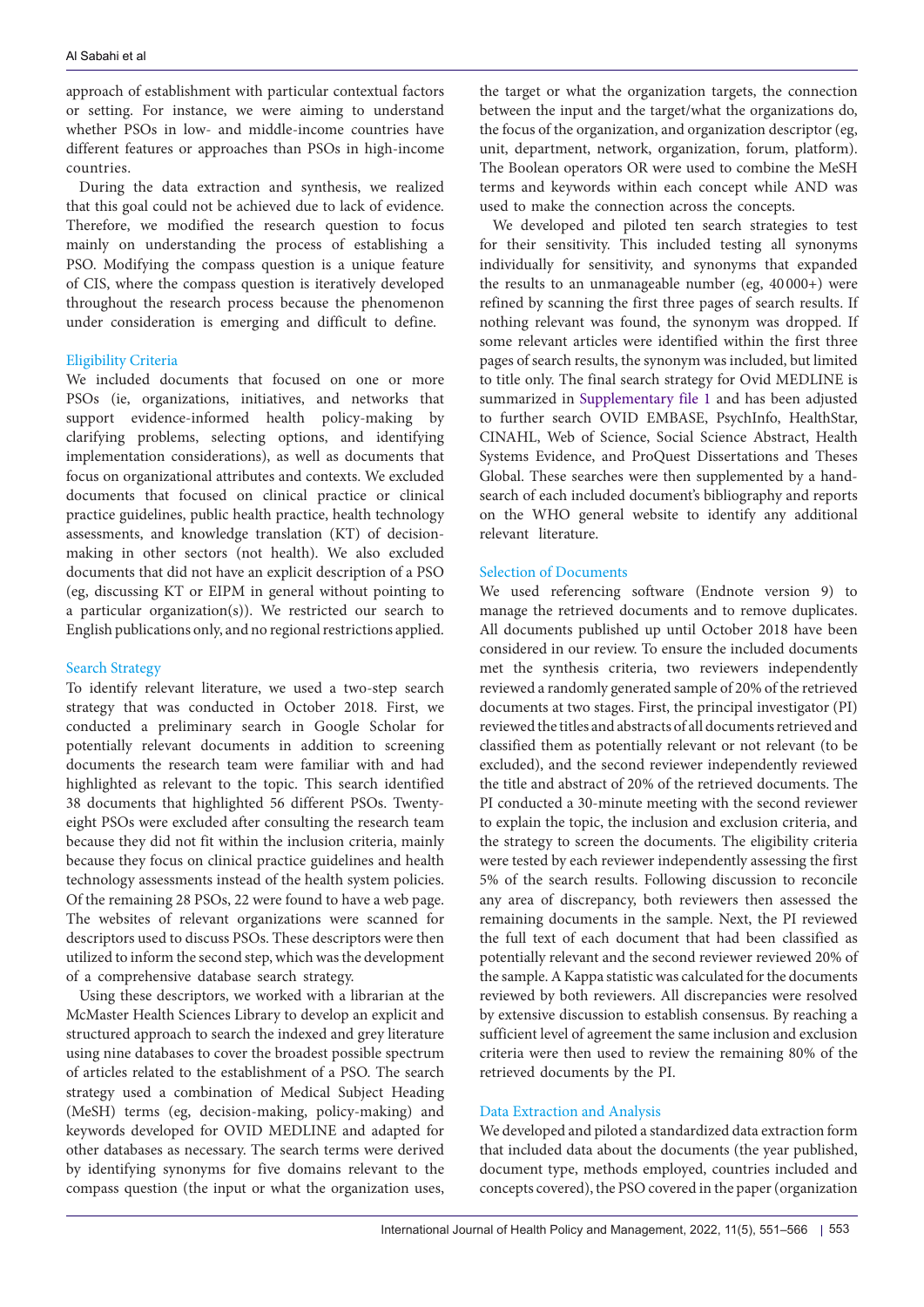name and attributes, including leadership, governance, human resources, financial arrangements, linkages, infrastructure, program and services), and contextual factors related to the political, health and research system. The extraction form was designed to conceptually map the process of developing a PSO, the influence of the contextual factors on this process as well as on the organizational attributes. The Cochrane KT framework was used to organize the findings about the program and services, which includes six themes: prioritizing and co-producing evidence syntheses, pushing and supporting implementation, facilitating pull, exchanging knowledge and evidence, improving the EIPM climate, and ensuring sustainable KT processes.<sup>37</sup>

After reading the included full-text documents and extracting findings using the form, data was synthesized interpretively using the constant comparative analysis approach throughout analysis to ensure that the emerging synthesized constructs are grounded in the data. We started by identifying the common themes and concepts with greater attention given to themes that emerged from multiple documents that helped to understand the process of establishing a PSO and how the contextual factors influenced this process. These themes and concepts were then used to develop conceptual constructs that highlight the main stages for establishing a PSO and the contextual factors that influence this process. Finally, the identified constructs were integrated to produce a synthesized argument (conceptual framework) about the establishment of PSOs in relation to the contextual factors and the organizational attributes. This was done with continuous consultation with other members of the research team who have extensive expertise with supporting policy-makers in identifying conceptual gaps and finalizing conceptual framework. During all stages of data extraction and analysis, the principal investigator (SA) kept a memo to track changes in the compass question and any modifications in identifying documents or synthesizing the results.

## **Results**

Our search retrieved 12 890 documents. After removing duplicates and screening titles and abstracts, we identified 176 full-text articles for further appraisal, of which 52 documents were eligible for synthesis inclusion ([Figure 1](#page-3-0)). The Kappa statistic on the samples for the first step (ie, screening titles and abstracts of all retrieved articles) and the second step (ie, reviewing the full text of the articles that had been initially classified as potentially relevant) was 0.62 and 0.82, respectively, and both scores reflect substantial agreement between the two reviewers.

The number of included documents increased over time  $(2003-2010, n = 8; 2011-onward, n = 44)$ . All WHO regions were represented in the documents, although the organizations predominantly studied were from the African  $(n = 31)$  region. Organizations from other regions were less frequently studied, including the Americas  $(n = 13)$ , South East Asia ( $n = 10$ ), Europe ( $n = 7$ ), and Eastern Mediterranean and the Western Pacific ( $n = 6$ ). Documents also focused on a mix of low-income  $(n = 27)$ , middle-income  $(n = 30)$ and high-income countries  $(n = 17)$  (note that several documents focused on countries from more than one income classification). Most of the documents  $(n = 41)$  were journal articles, with the rest being commentaries ( $n = 5$ ), reports ( $n = 5$ )  $= 4$ ), meeting abstracts (n = 1), and media articles (n = 1). Of the 52 included documents, 38 were empirical studies. Of these, many employed at least two data-collection methods (n = 19), with document analysis (mainly unpublished internal document, eg, policies, meetings notes, and archives) being

<span id="page-3-0"></span>

**Figure 1.** PRISMA Flow Chart for the Review Search Strategy. Abbreviation: PRISMA, Preferred Reporting Items for Systematic Reviews and Meta-Analyses.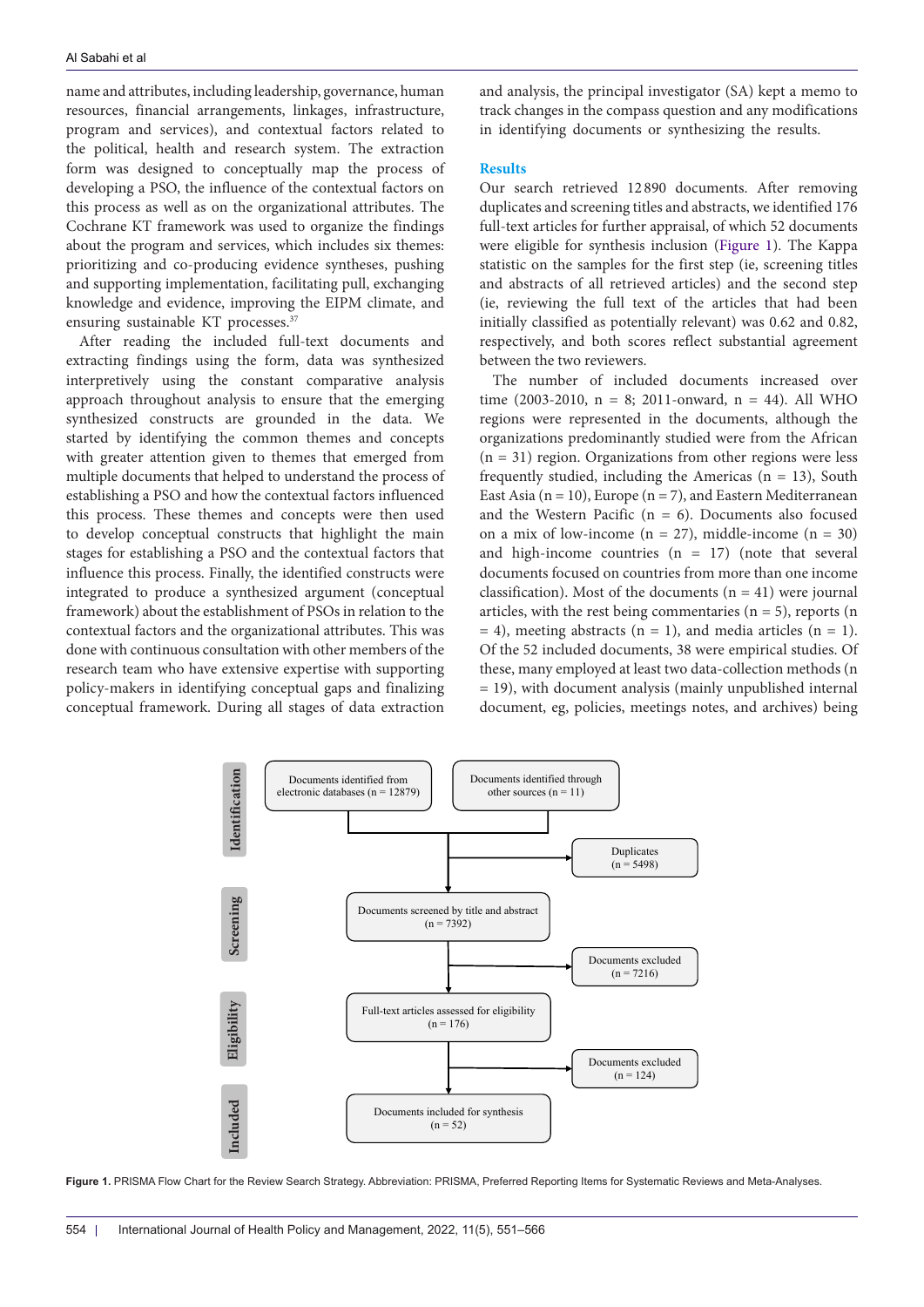the most common method utilized  $(n = 28)$ , followed by interviews ( $n = 20$ ), surveys ( $n = 10$ ), non-systematic reviews (mainly using published documents)  $(n = 5)$  and systematic reviews ( $n = 3$ ). Of the 83 organizations mentioned in the 52 included documents, the most common settings for PSOs were within government  $(n = 32)$  or academic institutions  $(n = 32)$  $= 28$ ), while those situated as independent organizations were less common  $(n = 15)$ . Slightly less than half of the documents focused PSOs from at least two different settings ( $n = 22$ ) and about one third of the documents focused on PSOs in more than one country  $(n = 18)$ .

On June 24, 2020 we ran the same search strategy (presented in [Supplementary file 1\)](#page-13-0) in four databases (ie, Medline, HealthStar, Embase, PsycINFO) to identify the documents released between 2019 and 2020. After removing the duplicates, our search revealed 345 articles out of which three were potentially relevant. However, after reading the full documents, non were eligible for synthesis inclusion.

## Conceptual Framework for Establishing a PSO

We developed a framework that outlines the process of establishing a PSO. [Figure 2](#page-4-0) presents this framework, which includes four main stages in the establishment process: awareness, development, assessment, and maturation. Each of the stages has unique components as well as connections to the other stages. Although the framework is arranged in a sequential way, it is important to emphasize that the process of establishing a PSO is iterative (this is indicated by the doubleheaded arrows between the stages) and different organizations may go back and forth between the different stages even after reaching the maturation stage given that the process could be repeated when the organization introduces a new service or program or when an organization goes through an assessment that requires major changes. In addition, some organizations may skip one or more steps depending on what is already in place. For example, if the concept of EIPM is well-established, less work will be needed in the awareness stage, while others might skip the assessment stage when there is not enough capacity to do the assessment. Furthermore, as highlighted in the far left in [Figure 2,](#page-4-0) the process of establishing a PSO is influenced by contextual factors that are related to the political, health and research system. The following sections provide a description of the components and features of each stage, the corresponding contextual factors, and the link between the stages.

# *Awareness Stage – Providing a Foundation for Why a PSO Is Needed*

The awareness stage provides the foundation for establishing a PSO by identifying the motivation that would push the idea of establishing a PSO forward. Two main motivations were identified for this purpose (see [Table 1\)](#page-5-0). The first motivation is having a supportive climate for EIPM which is needed to build awareness among policy-makers and researchers about how evidence can inform policy-making.<sup>38-47</sup> The second motivation is identifying the fragmentation between policy and research communities and the need to address it.<sup>46,48</sup> A supportive climate or an identified and an agreed upon need to bridge the gap between policy and research communities can each individually drive the need to establish a PSO, as

<span id="page-4-0"></span>

**Figure 2.** Four Stage Conceptual Framework for the Establishment of a Policy Support Organization. Abbreviations: EIPM, evidence-informed policy-making; PSO, policy support organization.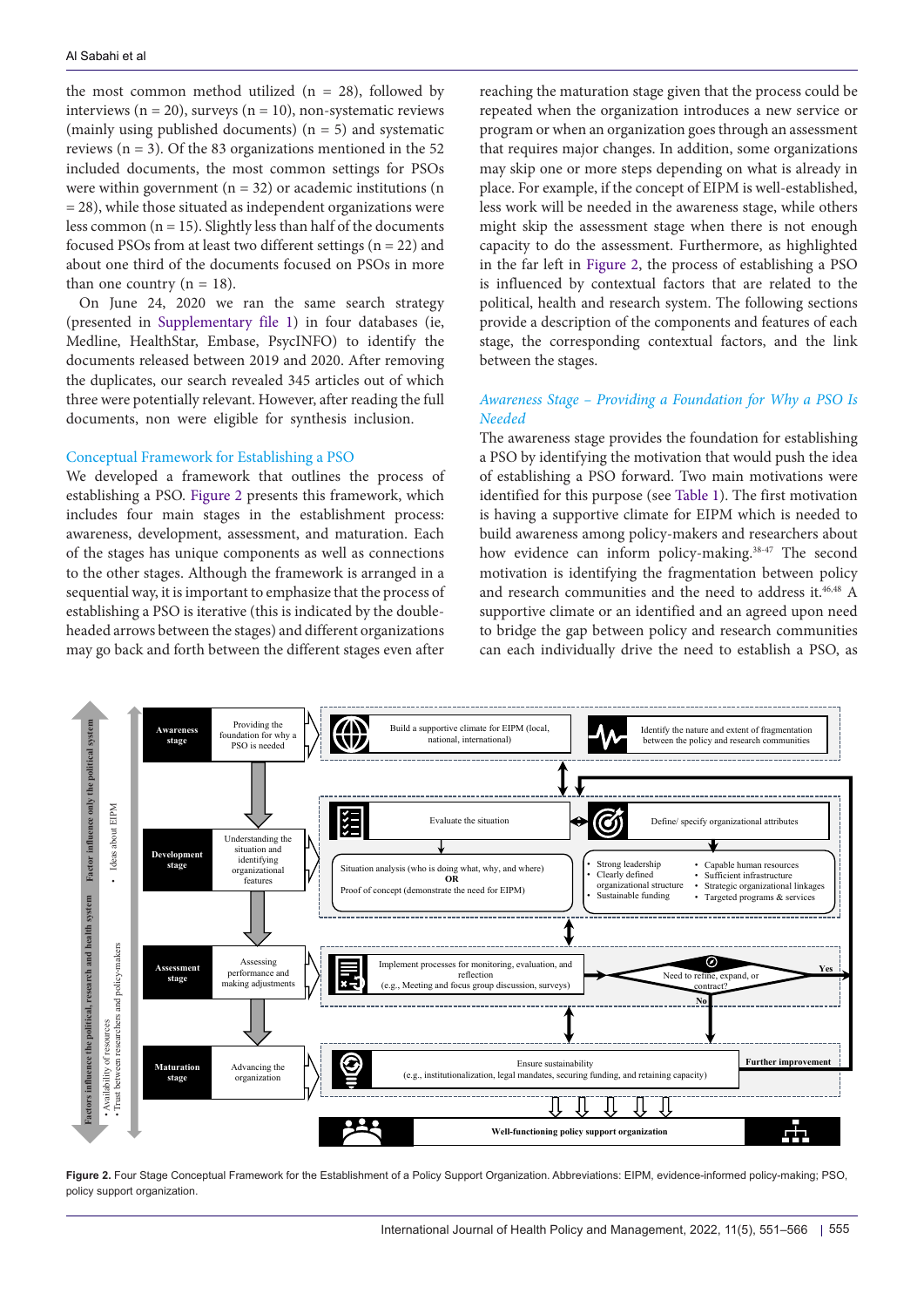#### <span id="page-5-0"></span>**Table 1.** Description of the Awareness Stage and Contextual Factors Relevant for Establishing a Policy Support Organization

| <b>Description of the Stage</b>                                                                                                                                                                                                                                                                                                                                                                                                                                                                                                                                                                                         | <b>Contextual Factors Acting as Mechanisms of Influence on Stages of</b><br><b>Establishment</b>                                                                                                                                                                                                                                                                                                                                                                                                                                                                                                                                                                                                                                                                                                                                                                                                                                                                                                                                                                                                                                                                                                                                                                                                                                                                                                                                                                                                                                                                                                                                                                                                                                                                                                                                                                                                                                                                                                                                                                                                                                                                                                                                                                                                                                                                                                                                                                                                                                                                                                                                                                                                                                                                                                                                                                                                                                                                                                                                                                                                                                                                   | Link to the Other Stages                                                                                                                                                                                                                                                                                                                                                                                                                                                                                                                                                                                                                                                                                                                                                                                                                                                                                                                                                                                                                          |
|-------------------------------------------------------------------------------------------------------------------------------------------------------------------------------------------------------------------------------------------------------------------------------------------------------------------------------------------------------------------------------------------------------------------------------------------------------------------------------------------------------------------------------------------------------------------------------------------------------------------------|--------------------------------------------------------------------------------------------------------------------------------------------------------------------------------------------------------------------------------------------------------------------------------------------------------------------------------------------------------------------------------------------------------------------------------------------------------------------------------------------------------------------------------------------------------------------------------------------------------------------------------------------------------------------------------------------------------------------------------------------------------------------------------------------------------------------------------------------------------------------------------------------------------------------------------------------------------------------------------------------------------------------------------------------------------------------------------------------------------------------------------------------------------------------------------------------------------------------------------------------------------------------------------------------------------------------------------------------------------------------------------------------------------------------------------------------------------------------------------------------------------------------------------------------------------------------------------------------------------------------------------------------------------------------------------------------------------------------------------------------------------------------------------------------------------------------------------------------------------------------------------------------------------------------------------------------------------------------------------------------------------------------------------------------------------------------------------------------------------------------------------------------------------------------------------------------------------------------------------------------------------------------------------------------------------------------------------------------------------------------------------------------------------------------------------------------------------------------------------------------------------------------------------------------------------------------------------------------------------------------------------------------------------------------------------------------------------------------------------------------------------------------------------------------------------------------------------------------------------------------------------------------------------------------------------------------------------------------------------------------------------------------------------------------------------------------------------------------------------------------------------------------------------------------|---------------------------------------------------------------------------------------------------------------------------------------------------------------------------------------------------------------------------------------------------------------------------------------------------------------------------------------------------------------------------------------------------------------------------------------------------------------------------------------------------------------------------------------------------------------------------------------------------------------------------------------------------------------------------------------------------------------------------------------------------------------------------------------------------------------------------------------------------------------------------------------------------------------------------------------------------------------------------------------------------------------------------------------------------|
| This stage has two main features<br>that motivate the establishment<br>of a PSO; availability of<br>supportive climate and<br>identifying the fragmentation in<br>the system.<br>• Having a supportive climate<br>at the national and/or global<br>level is an essential driver<br>in starting to implement a<br>PSO. 38-47<br>• Identifying the problem<br>of fragmentation and<br>poor connection between<br>the policy and research<br>community as well as realizing<br>the need for stronger linkages<br>between evidence and policy<br>are strong motivations to<br>establish a PSO with a focus<br>on EIPM.46,48 | Political system - Availability of resources<br>• Availability of aligned support from interest groups and policy-makers creates a<br>supportive climate to advocate for establishing a PSO.19,39,44,50,51<br>• Stakeholder conceptualization of the length and cost of EIPM processes<br>influences the climate for establishing a PSO, <sup>20</sup> and therefore efforts to clarify<br>the potential outcome of EIPM can help enable a supportive climate for<br>establishing a PSO.<br>Political system - Trust between policy-makers and researchers<br>• Existence of cordial relationship between research and policy communities<br>increases trust over time and minimizes the fragmentation between the two<br>communities. This is important for maintaining or enhancing relationships<br>between the two communities, and for a supportive climate for establishing a<br>PSO.51-53<br>• A positive view about the value of research by policy-makers creates a<br>supportive culture to establish a PSO, and therefore efforts to address negative<br>or uncertain views about the value of evidence should be the initial focus in<br>creating awareness about the need for a PSO. <sup>20,39,44,52</sup><br>Political system - Ideas about EIPM<br>• Government involvement in international activities that continually call for<br>KT proposals to funding opportunities can further contribute to a supportive<br>climate to establish a PSO.46,51<br>Research system - Availability of resources<br>• Availability of capacity for finding and using research evidence helps to address<br>the fragmentation between the policy and research communities (eg, by<br>conducting more relevant research) and to foster a climate that is supportive of<br>establishing a PSO (eg, by conducting more activities targeting policy-makers to<br>increase their awareness of EIPM). 39,50,51<br>Research system - Trust between researchers and policy-makers<br>• Research evidence needs to be interpreted to help identify its relevance,<br>applicability and credibility for policy development, <sup>42,51</sup> and, therefore,<br>presenting research findings in a user-friendly format is important for<br>supporting the use of evidence in local contexts.<br>Health system - Availability of resources<br>• Existence of policy-development and/or planning units within government<br>institutions contribute to framing the expectation of informing policy using<br>evidence. <sup>52,54,55</sup><br>Health system – Trust between researchers and policy-makers<br>• Establishing a PSO in a health system that is highly reliant on external funding<br>(eg, donors or external organizations) is more challenging because it is less<br>trusted and more likely to be fragmented. <sup>55,56</sup><br>• In a tiered health system, the competition between private and public sectors<br>might complicate the establishment of a PSO, and therefore it is important to<br>start with identifying common priorities to minimize the fragmentation and<br>increase the trust between the policy and research communities. 52,56,57 | Stage 2 - Development<br><b>Targeted programs and services</b><br>• Increasing awareness is one of<br>the ongoing activities of a PSO to<br>create a supportive climate for<br>any new service the organization<br>may provide. 38,42,44,52,58<br>• Building the capacity of<br>policy-makers for EIPM<br>further contributes to building<br>a supportive culture for<br>EIPM. 38,41,49,51,59-62<br>Clearly defined organizational<br>structure<br>• A governance approach<br>that involves researchers<br>and policy-makers can<br>address fragmentation over<br>time. 26, 40, 46, 51, 59, 63<br>Strategic organizational linkage<br>• Collaboration across research<br>and policy-maker communities<br>improves the contact between<br>them. 26, 39, 40, 42, 51, 52, 59-61, 64-67<br><b>Evaluating the situation</b><br>• Conducting situation analyses is<br>an important process to convene<br>various stakeholders in order to<br>increase their awareness about<br>the need to further engage and<br>invest in EIPM. 26, 38, 40, 41, 43, 49 |

Abbreviations: EPIM, evidence-informed policy-making; PSO, policy support organization; KT, knowledge translation.

well as act synergistically to provide a stronger case. The level of awareness built from this synergy subsequently affects the development stage. For example, countries that do not have widespread awareness may need to initially focus on developing and implementing programs that help to further build awareness while also supporting EIPM. These programs might include capacity building workshops, priority setting processes, and opportunities for exchange between policymakers, stakeholders and researchers that create opportunities to help bring the policy and research communities together.

# *Development stage – Understanding the Situation and Specifying the Organization's Attributes*

The development stage is the actual implementation of a PSO. This stage is the first point where KT activities

start to be more organized and attributed to a specific organization (eg, department, unit, forum, or network). This stage involves identifying the organization's features by first understanding the situation and then specifying the organization's attributes (see [Table 2](#page-6-0)). At the early stage of establishing a PSO, different approaches can be used to either understand who is doing what, why and where (ie, situation analysis approach), $26,38,40,41,43,49$  or to provide a proof of concept for efforts to support EIPM among research and policy communities.40,49 While a situation analysis approach is better for assessing the relationship between the research and policy communities,<sup>26,38,40,41,43,49</sup> a proof of concept approach is critical for demonstrating the potential benefit of establishing the organization.40,49 These two approaches might play a different role in different countries and they can complement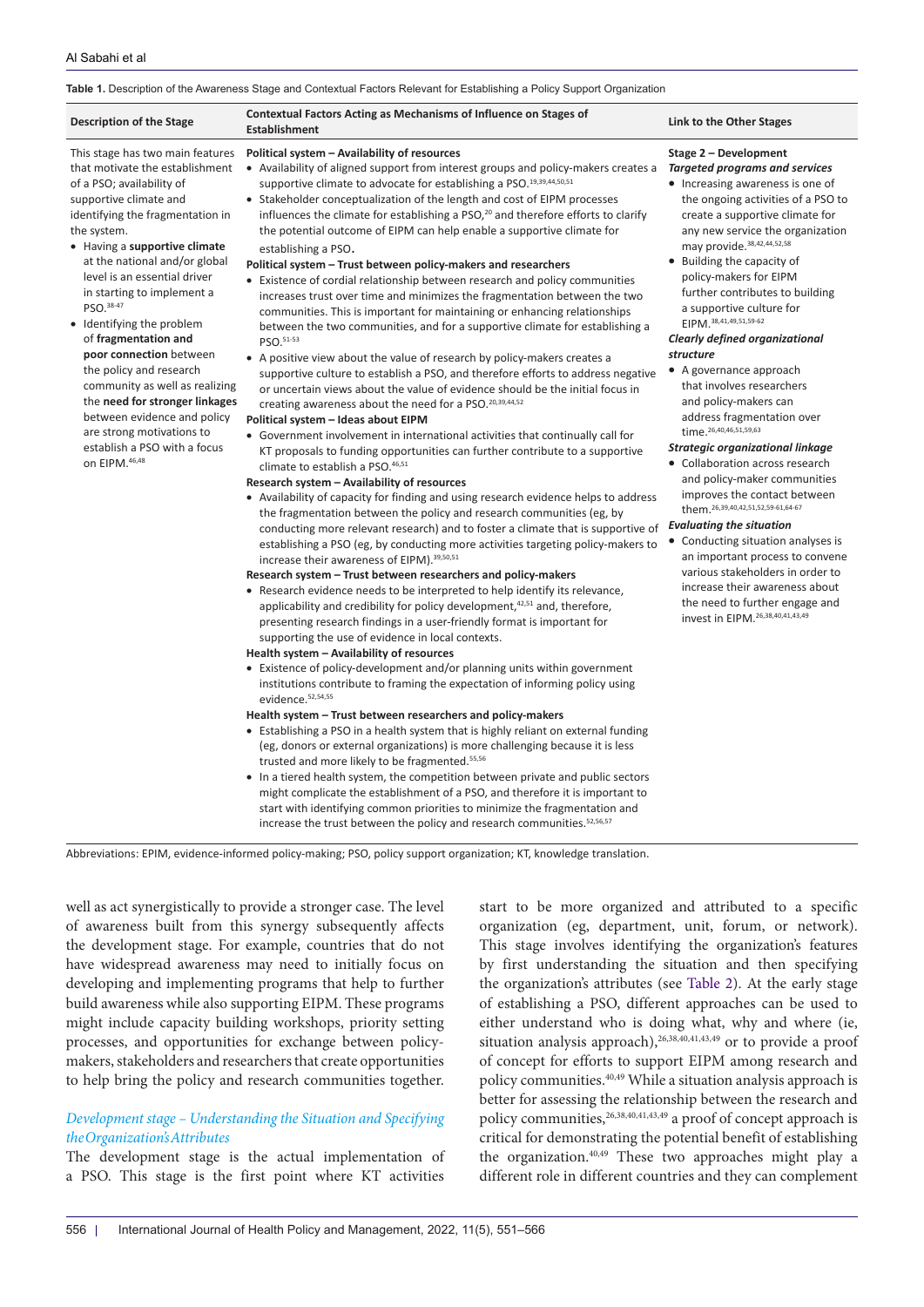## **Table 2.** Description of the development stage and contextual factors relevant for establishing a Policy Support Organization

<span id="page-6-0"></span>

| <b>Description of the Stage</b>                                                                                                                                                                                                                                                                                                                                                                                                                                                                                                                                                                                                                                                                                                                                                                                                                                                                                                                                                                                                                                                                                                                                                                                                                                                                                                                                                                                                                                                                                                                                                                                                                                                                                                                                                                                                                                                                                                                                                                                                                                                                                                                                                                                                                                                                                                                                                                                                                                                                                                                                                                                                                                                                                                                                                                                                                                                                                                                                                                                                                                                                                                                                          | Contextual Factors Acting as Mechanisms of Influence on Stages of Establishment                                                                                                                                                                                                                                                                                                                                                                                                                                                                                                                                                                                                                                                                                                                                                                                                                                                                                                                                                                                                                                                                                                                                                                                                                                                                                                                                                                                                                                                                                                                                                                                                                                                                                                                                                                                                                                                                                                                                                                                                                                                                                                                                                                                                                                                                                                                                                                                                                                                                                                                                                                                                                                                                                                                                                                                                                                                                                                                                                                                                                                                                                                                                                                                                                                                                                                                                                                                                                                                                                                   | Link to the Other Stages                                                                                                                                                                                                                                                                                                                                                                                                                                                                                                                                                                                                                                                                                                                                                                                                                                                                                                                                                                                                                                                                                                                                                                                                                                                                                                                                                                                                                                                                                                                                                                                |
|--------------------------------------------------------------------------------------------------------------------------------------------------------------------------------------------------------------------------------------------------------------------------------------------------------------------------------------------------------------------------------------------------------------------------------------------------------------------------------------------------------------------------------------------------------------------------------------------------------------------------------------------------------------------------------------------------------------------------------------------------------------------------------------------------------------------------------------------------------------------------------------------------------------------------------------------------------------------------------------------------------------------------------------------------------------------------------------------------------------------------------------------------------------------------------------------------------------------------------------------------------------------------------------------------------------------------------------------------------------------------------------------------------------------------------------------------------------------------------------------------------------------------------------------------------------------------------------------------------------------------------------------------------------------------------------------------------------------------------------------------------------------------------------------------------------------------------------------------------------------------------------------------------------------------------------------------------------------------------------------------------------------------------------------------------------------------------------------------------------------------------------------------------------------------------------------------------------------------------------------------------------------------------------------------------------------------------------------------------------------------------------------------------------------------------------------------------------------------------------------------------------------------------------------------------------------------------------------------------------------------------------------------------------------------------------------------------------------------------------------------------------------------------------------------------------------------------------------------------------------------------------------------------------------------------------------------------------------------------------------------------------------------------------------------------------------------------------------------------------------------------------------------------------------------|-----------------------------------------------------------------------------------------------------------------------------------------------------------------------------------------------------------------------------------------------------------------------------------------------------------------------------------------------------------------------------------------------------------------------------------------------------------------------------------------------------------------------------------------------------------------------------------------------------------------------------------------------------------------------------------------------------------------------------------------------------------------------------------------------------------------------------------------------------------------------------------------------------------------------------------------------------------------------------------------------------------------------------------------------------------------------------------------------------------------------------------------------------------------------------------------------------------------------------------------------------------------------------------------------------------------------------------------------------------------------------------------------------------------------------------------------------------------------------------------------------------------------------------------------------------------------------------------------------------------------------------------------------------------------------------------------------------------------------------------------------------------------------------------------------------------------------------------------------------------------------------------------------------------------------------------------------------------------------------------------------------------------------------------------------------------------------------------------------------------------------------------------------------------------------------------------------------------------------------------------------------------------------------------------------------------------------------------------------------------------------------------------------------------------------------------------------------------------------------------------------------------------------------------------------------------------------------------------------------------------------------------------------------------------------------------------------------------------------------------------------------------------------------------------------------------------------------------------------------------------------------------------------------------------------------------------------------------------------------------------------------------------------------------------------------------------------------------------------------------------------------------------------------------------------------------------------------------------------------------------------------------------------------------------------------------------------------------------------------------------------------------------------------------------------------------------------------------------------------------------------------------------------------------------------------------------------------|---------------------------------------------------------------------------------------------------------------------------------------------------------------------------------------------------------------------------------------------------------------------------------------------------------------------------------------------------------------------------------------------------------------------------------------------------------------------------------------------------------------------------------------------------------------------------------------------------------------------------------------------------------------------------------------------------------------------------------------------------------------------------------------------------------------------------------------------------------------------------------------------------------------------------------------------------------------------------------------------------------------------------------------------------------------------------------------------------------------------------------------------------------------------------------------------------------------------------------------------------------------------------------------------------------------------------------------------------------------------------------------------------------------------------------------------------------------------------------------------------------------------------------------------------------------------------------------------------------|
| The two main features of this stage are understanding the existing context for establishing a<br>PSO and defining the organizational attributes.<br><b>Understanding the existing context for establishing a PSO:</b> Some organizations<br>■ Conduct a situation analysis before establishing a PSO to understand who is doing what,<br>why, and where <sup>26,38,40,41,43,49</sup> :<br>■ Other organizations use a proof of concept approach by applying some of the proposed<br>KT activities to demonstrate the need for a PSO, thereby garnering support for EIPM. <sup>40,49</sup><br>Specifying organizational attributes: During this stage the PSO defines seven core<br>attributes<br>1. <b>Strong leadership:</b> PSO leadership should<br>Have high credibility among both policy-makers and researchers to facilitate linkage and<br>build trust;<br>Have skills and expertise in both research and policy-making; and<br>Be institutionalized to avoid organizational collapse if/when the key people lea<br>Ve. 26,40,46,48,54,58-60,63,68-70<br>2. Clearly defined organizational structure<br>Governance structure should include a multi-disciplinary, multi-sectoral team to<br>enhance transparency and independence. <sup>26,40,43,46,48,51,52,59,63,64,67,71</sup><br>Legal frame and mandates should clearly define the PSO roles and responsibilities to<br>avoid duplication of effort, maximize productivity, and increase the organization access<br>to resources. 43,47,51,63,72<br>Location/ownership/hosting organization of the PSO can either be within a<br>governmental or academic institution, or stand on its own. <sup>19-21,38-41,44-48,50-64,66,69-72,74-76,78-84</sup><br>3. Sustainable funding<br>The funding source for a PSO might come from international organizations, donors,<br>government, project-based funding from a research funder or another stakeholder<br>group, endowments, or other sources. 26,39-41,44,48,50-52,54,56,59,63-65,71,72,84,85<br>Lack of sustainable funding can slow the development process, and PSOs may have<br>to change host institutions and/or significantly rely on contracts at the end of a donor<br>funding cycle. 39,47,52,59,64,71<br>4. Capable human resources<br><b>Staffing/hiring:</b> PSOs need a multidisciplinary team with different areas of content and<br>methodological expertise, and external consultants might be involved to fill some gaps. <sup>19,</sup><br>21, 26, 51, 52, 56, 58, 62, 64, 66, 72, 73<br>■ Capacity building: All PSOs need to continually build and strengthen the capacities of<br>researchers to generate better evidence, and of policy-makers to better enable them to<br>find and use research evidence. <sup>19,26,41,66</sup><br>Rewarding: PSOs often suffer from staff turnover due to the low salaries, high workload,<br>and job insecurity, which can be avoided by providing incentives. 26,52,64,65,68,70<br>5. Sufficient infrastructure<br>Facilities: Institutional infrastructure (offices, equipment, meeting space) influences<br>the practice norms and expectations, and opportunities for skills development and | Political system - Availability of resources<br>• Anchoring a PSO to a pre-existing institutional structure facilitates its establishment<br>by pooling needed financial and human resources, sharing infrastructure, and helping<br>to foster support from policy-makers, stakeholders and researchers. For these<br>reasons, institutionalizing the PSO within a pre-existing structure is recommended<br>even if initially started as an independent project. <sup>39,51,52,54,60,63,64,70,76</sup><br>• The governance approach of the hosting organization that allows for mobilizing funds<br>for program and project implementation can facilitate the establishment of a PSO,<br>but this requires being fully aware of the administrative formalities of the hosting<br>organization. <sup>39,44,50,51,55,56</sup><br>• Having appropriate political support from policy-makers and stakeholders facilitates<br>the establishment of PSOs by mobilizing needed resources and resolving any conflicts<br>between the research and policy communities, $19,39,44,50,51$ and this requires processes<br>to identify policy-makers' interest and any potential resistance to establishing a PSO.<br>Political system - Trust between researchers and policy-makers<br>• Existence of a cordial working relationship between research and policy communities<br>coupled with regular communication facilitates the establishment of a PSO by<br>allowing researchers to understand policy-maker interests and allowing policy-makers<br>to have a trusted contact when they have specific research questions. <sup>50-53</sup><br>Political system - Ideas about EIPM<br>• A high level of awareness among target users about the PSO's programs and services<br>facilitates the establishment of the organization as it increases their interest to<br>support the organization (technically or financially) and/ or to integrate it in their<br>organization in the case of PSOs that have started as a pilot or small project. <sup>39,52</sup><br>• Conceptualization of the length and cost of EIPM processes among policy-makers<br>and stakeholders influences their commitment in providing needed supports and<br>resources to establish a PSO <sup>20</sup> and, therefore, efforts to clarify the potential outcomes<br>of EIPM can enhance the climate for establishing a PSO.<br>Research system - Availability of resources<br>• Having capable human resources that can understand and use research is essential<br>for establishing a PSO, and having the appropriate incentive(s) to attract and retain<br>such skillful capacities is essential for organizational sustainability. <sup>39,50-52,55,56,68,70</sup><br>• Availability and diversity of financial resources to conduct research and/or<br>KT activities facilitates PSO establishment and helps to expand organizational<br>scope. <sup>39,46,50,68,70</sup> This is particularly important for organizations that are not<br>institutionalized and that are heavily dependent on donors and short-term grants (eg,<br>to avoid collapsing/contracting by the end of the donor's fund).<br>• Availability of relevant, applicable, accessible, and easy to read research and health<br>information can determine the scope of work the organization can do and how fast<br>the work can be accomplished. 39,42,44,50,51,70<br>• Existence of a research department and clear mandate to link research to policy<br>facilitates the establishment of PSOs by enhancing the interaction between | Stage 1- Awareness<br><b>Building a supportive climate for EIPM</b><br>• A proof of concept raises awareness and<br>helps foster a supportive climate for EIPM<br>by demonstrating the practicality and<br>efficiency of EIPM. <sup>40,49</sup><br><b>Identifying fragmentation</b><br>• A situation analysis can help identify<br>fragmentation between policy and<br>research communities that needs to be<br>addressed. 26, 38, 40, 41, 43, 49<br>• Fragmentation between the policy and<br>research communities can be addressed<br>through an organizational linkage that<br>provides common ground for regular<br>communication between the two<br>communities to bridge the gaps in the<br>evidence-to-policy process. 26,39,40,42,51,52,59-<br>61,64-67<br>Stage 3 - Assessment Evaluation and<br>reflection<br>• After a period of donor funding is<br>completed, organizations need to assess<br>their situation and performance, which<br>represents a good opportunity to make an<br>adjustment in the organization location,<br>sources of funding, and activities. 47,52,64<br>Stage 4 - Maturation<br><b>Ensure sustainability</b><br>• Institutionalization of a PSO within a<br>pre-existing institutional structure<br>is an essential factor to ensure its<br>sustainability. <sup>39,41,44,45,47,51,59</sup><br>• A legal framework of a PSO that is framed<br>to reduce duplication of effort, maximize<br>productivity and enhance understanding<br>of stakeholder needs is important for the<br>long-term survival of a PSO. 43,47,51<br>• Securing stable long-term funds for a |
|                                                                                                                                                                                                                                                                                                                                                                                                                                                                                                                                                                                                                                                                                                                                                                                                                                                                                                                                                                                                                                                                                                                                                                                                                                                                                                                                                                                                                                                                                                                                                                                                                                                                                                                                                                                                                                                                                                                                                                                                                                                                                                                                                                                                                                                                                                                                                                                                                                                                                                                                                                                                                                                                                                                                                                                                                                                                                                                                                                                                                                                                                                                                                                          | International Journal of Health Policy and Management, 2022, 11(5), 551-566   557                                                                                                                                                                                                                                                                                                                                                                                                                                                                                                                                                                                                                                                                                                                                                                                                                                                                                                                                                                                                                                                                                                                                                                                                                                                                                                                                                                                                                                                                                                                                                                                                                                                                                                                                                                                                                                                                                                                                                                                                                                                                                                                                                                                                                                                                                                                                                                                                                                                                                                                                                                                                                                                                                                                                                                                                                                                                                                                                                                                                                                                                                                                                                                                                                                                                                                                                                                                                                                                                                                 |                                                                                                                                                                                                                                                                                                                                                                                                                                                                                                                                                                                                                                                                                                                                                                                                                                                                                                                                                                                                                                                                                                                                                                                                                                                                                                                                                                                                                                                                                                                                                                                                         |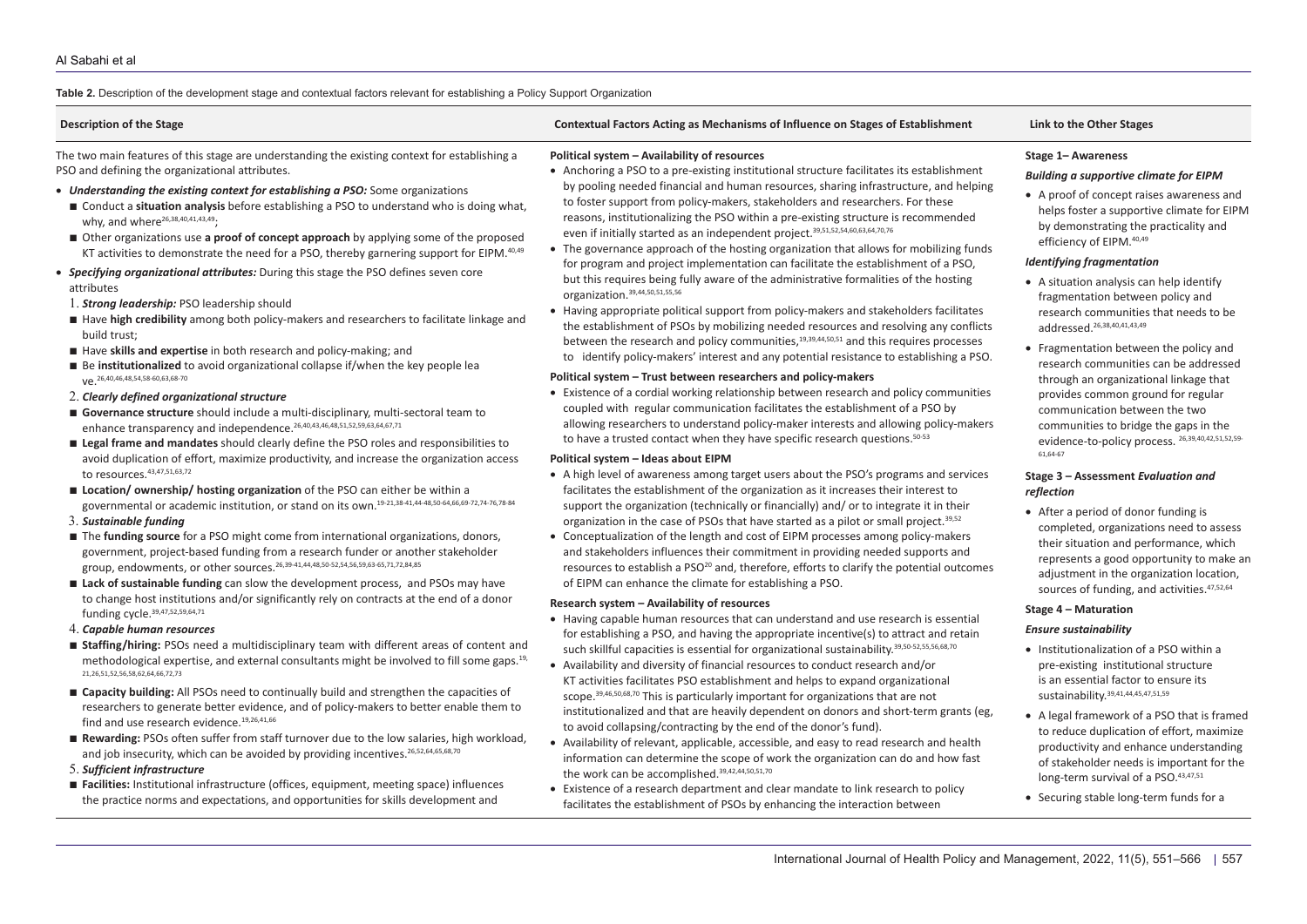## **Table 2.** Continued

| <b>Description of the Stage</b>                                                                                                                                                                                                                                                                                                                                                                                                                                                                                                                                                                                                                                                                                                                                                                                                                                                                                                                                                                                                                                                                                                                                                                                                                                                                                                                                                                                                                                                                                                                                                                                                                                                                                                                                                                                                                                                                                                                                                                                                                                                                                                                                                                                                                                                                                                                                                                                                                                                           | Contextual Factors Acting as Mechanisms of Influence on Stages of Establishment                                                                                                                                                                                                                                                                                                                                                                                                                                                                                                                                                                                                                                                                                                                                                                                                                                                                                                                                                                                                                                                                                                                                                                                                                                                                                                                                                                                                                                                                                                                                                                                                                                                                                                                                                                                                                                                                                                                                       | Link to the Other Stages                                                                                                                                                                                                                                                                                                                                                              |  |  |  |
|-------------------------------------------------------------------------------------------------------------------------------------------------------------------------------------------------------------------------------------------------------------------------------------------------------------------------------------------------------------------------------------------------------------------------------------------------------------------------------------------------------------------------------------------------------------------------------------------------------------------------------------------------------------------------------------------------------------------------------------------------------------------------------------------------------------------------------------------------------------------------------------------------------------------------------------------------------------------------------------------------------------------------------------------------------------------------------------------------------------------------------------------------------------------------------------------------------------------------------------------------------------------------------------------------------------------------------------------------------------------------------------------------------------------------------------------------------------------------------------------------------------------------------------------------------------------------------------------------------------------------------------------------------------------------------------------------------------------------------------------------------------------------------------------------------------------------------------------------------------------------------------------------------------------------------------------------------------------------------------------------------------------------------------------------------------------------------------------------------------------------------------------------------------------------------------------------------------------------------------------------------------------------------------------------------------------------------------------------------------------------------------------------------------------------------------------------------------------------------------------|-----------------------------------------------------------------------------------------------------------------------------------------------------------------------------------------------------------------------------------------------------------------------------------------------------------------------------------------------------------------------------------------------------------------------------------------------------------------------------------------------------------------------------------------------------------------------------------------------------------------------------------------------------------------------------------------------------------------------------------------------------------------------------------------------------------------------------------------------------------------------------------------------------------------------------------------------------------------------------------------------------------------------------------------------------------------------------------------------------------------------------------------------------------------------------------------------------------------------------------------------------------------------------------------------------------------------------------------------------------------------------------------------------------------------------------------------------------------------------------------------------------------------------------------------------------------------------------------------------------------------------------------------------------------------------------------------------------------------------------------------------------------------------------------------------------------------------------------------------------------------------------------------------------------------------------------------------------------------------------------------------------------------|---------------------------------------------------------------------------------------------------------------------------------------------------------------------------------------------------------------------------------------------------------------------------------------------------------------------------------------------------------------------------------------|--|--|--|
| application. <sup>42</sup><br><b>E</b> Technology: A PSO needs technology to function adequately, which includes; personal<br>computers, a functional internet connection, and access to databases (eg, for identifying<br>research evidence). 21,39,41,42,55,56,58,66-68,74,75<br>6. Strategic organizational linkage<br>■ PSOs tend to build connections with local, national, and international organizations<br>for the purpose of building capacities, pooling resources, enhancing trust<br>between researchers and policy-makers, and conducting joint research and KT<br>activities. <sup>21,26,39,40,42,49-52,56,59-61,64-67,69,76,77</sup><br>7. Targeted programs and services<br>■ Improving climate/building demand<br>PSOs continually increase awareness and build demands for their activities and products<br>to improve the climate for EIPM. 38,42,44,52,58<br>Prioritization and co-production<br>■ Many PSOs embed priority-setting exercises and co-production of relevant research as<br>an essential part of their work. <sup>20,39,48,62,77-79,81</sup><br>■ Packaging and disseminating evidence and support for implementation: PSOs<br>support the uptake of evidence by disseminating research finding (eg, seminars,<br>media, meetings, publications, and conference) and packaging research in formats<br>that suit users' needs such as; systematic review, tailored summary, and policy brie<br>fc 26,39-43,47,48,50,52-54,59-61,65-67,69,70,73,77-80<br><b>Example:</b> Facilitating user 'pull' for research evidence by: 1) building the capacity of target users;<br>2) providing a rapid response service; and 3) administering online clearinghouses or<br>one-stop shops for evidence. 20,21,26,38-44,48,49,52-54,60,62-64,66,70,75-79,84,85<br>Exchange: PSOs conduct deliberative dialogues to exchange ideas with partners,<br>learn about their evidence needs, identify tacit knowledge and actions that can be<br>taken by different groups to address health-system issues, and contextualize global<br>evidence. <sup>26,39,40,43,50,52-54,56,59,60,63,65,66,69,70,77-80</sup><br><b>Example:</b> Sustainable KT processes involve building capacity for different types of functions (eg,<br>preparing evidence briefs, convening policy dialogues and providing a rapid response<br>services), raising funds, and monitoring and evaluating the impact of the PSO's work on<br>policy change. <sup>20,38-41,43,48,53,60,64,66,78</sup> | researchers and policy-makers and/or by building new connections where<br>needed. 46,52,54,55,57<br>Research system - Trust between researchers and policy-makers<br>• Having interaction between researchers and policy-makers helps in pooling<br>resources through finding or conducting relevant research and identifying research<br>grants with KT components. 35,38,40<br>• Potentially sensitive research findings (eg, in relation to political priorities) might<br>hinder buy-in for establishing a PSO but this can be mitigated by the organization<br>addressing any potential resistance to research findings by engaging in a<br>collaborative tone and clearly highlighting how they can be helpful to informing<br>government priorities. <sup>19,20,50,51</sup><br>• The credibility of researchers (and therefore the research they produce) facilitates<br>the establishment of PSOs by strengthening the relationship between researchers<br>and policy-makers, which then improves organizational linkages and ability to pool<br>human resources that can be used to produce and use. <sup>42</sup><br>Health system - Availability of resources<br>• Having highly-qualified managers within an MOH facilitates the establishment<br>of PSOs, because such managers are more likely to value research evidence, be<br>willing to use evidence in decision-making, and recognize and support research<br>processes within the MOH that encourages the usage of research during policy<br>development. 42,44,51,54<br>Health system - Trust between researchers and policy-makers<br>• Competition between the private and public sector in a tiered/mixed health system<br>may slow the process of establishing a PSO (eg, by making it harder to pool needed<br>resources and engage all relevant stakeholders), 52,56,57,76 which lends further support<br>to the need to start the establishment process with identifying common priorities<br>among stakeholders across different sectors | PSO through institutionalization in<br>a pre-existing institutional structure<br>is an important factor to ensure PSO<br>sustainability. 39,47,59<br>• Identifying an appropriate approach to<br>retain the human resources needed in<br>a PSO (eg, providing financial and/or<br>non-financial incentives) is essential to<br>ensure organizational sustainability. <sup>39,62</sup> |  |  |  |

Abbreviations: EPIM, evidence-informed policy-making; PSO, policy support organization; KT, knowledge translation.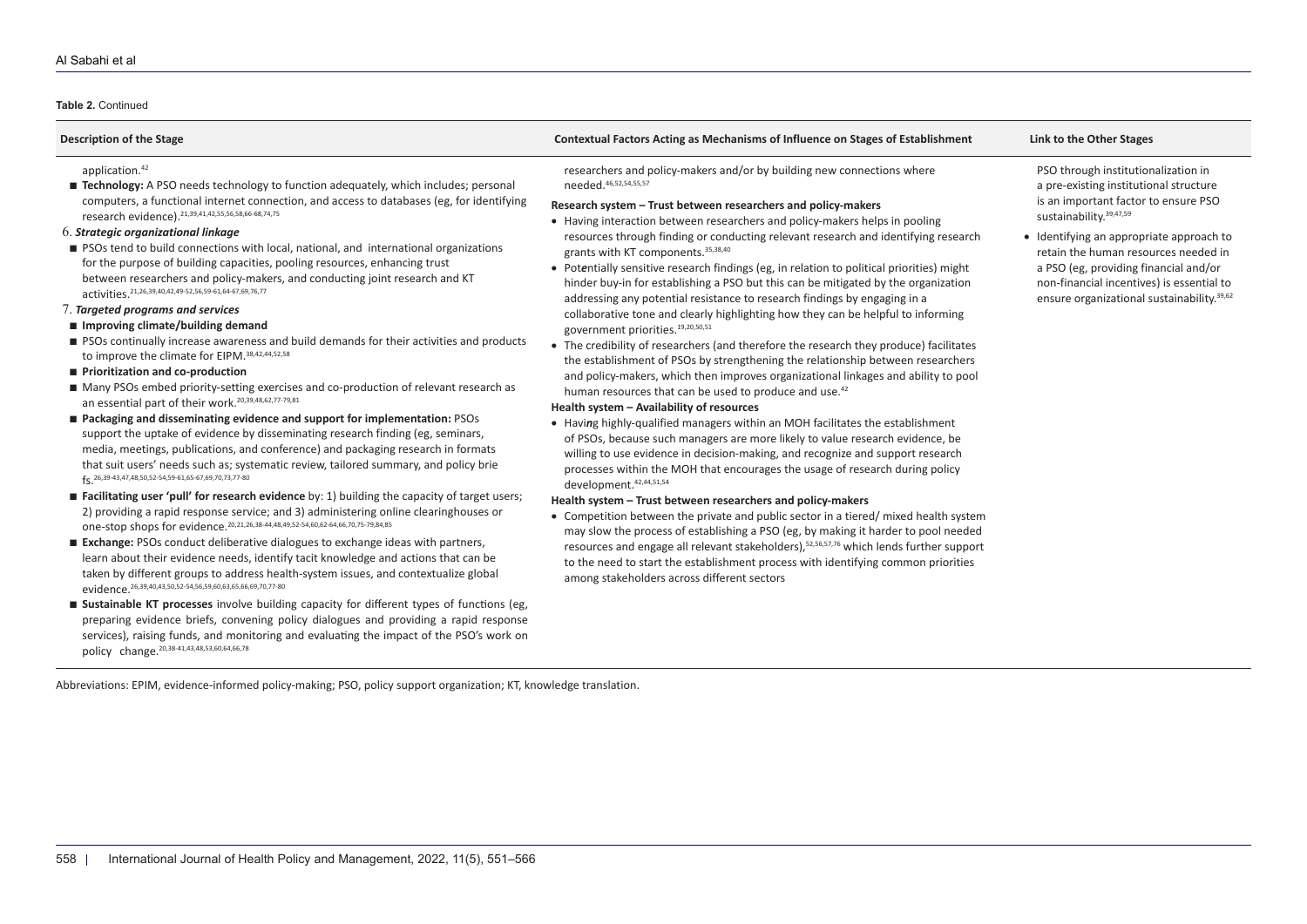each other. For example, a situation analysis can be used to identify the niche, threats, and opportunities for a newly proposed organization in countries where other organizations that support EIPM in different ways already exist (eg, health technology assessment units that provide decision support for whether to provide funding for specific programs, services and drugs, but not about the system arrangements that are needed to get them to those in need).26,38,40,41,43,49 In addition, the same approach can be used to understand policy-makers' priorities and identify the potential collaborators in countries where EIPM initiatives are dispatched.<sup>40,41</sup> In contrast, a proof of concept can be helpful in providing direct evidence about or experience with how a PSO can play a critical role in achieving these priorities.<sup>40,49</sup>

Once the organization understands the situation, the next step is to identify its attributes, which (as we outline in [Table](#page-6-0) [2](#page-6-0)) include defining: (*i*) strong leadership26,40,46,48,54,58-60,63,68-70; (*ii*) clearly defined organizational structure<sup>26,40,43,46,48,51,52,59,63,64,67,71</sup>;  $(iii)$  sustainable financial arrangements<sup>39,47,52,59,64,71</sup>;  $(iv)$ capable human resources<sup>19,21,26,51,52,56,58,62,64,66,72,73</sup>; (*v*) sufficient infrastructure21,39,41,42,55,56,58,66-68,74,75; (*vi*) strategic organizational linkages21,26,39,40,42,49-52,56,59-61,64-67,69,76,77; and (*vii*) targeted programs and services.26,39-43,47,48,50,52-54,59-61,65-67,69,70,73,77-80 In specifying these attributes, it is important to consider them in the frame of the PSO working as a platform that brings together policy-makers, stakeholders, and researchers to support EIPM. Such partnership building and co-creation can underpin all of the attributes of the PSO to maximize the organization's ability to support EIPM. For example, the leader of the organization should be of high credibility, skills, and expertise in both the research and policy communities.26,40,46,48,54,58-60,63,68-70 At the same time, processes for selecting what programs and services to offer may consider involving policy-makers and researchers, especially since this stage will shape subsequent stages in the organization's evolution, particularly its sustainability.

# *Assessment Stage – Monitoring and Evaluating the Organization*

The assessment stage consists of monitoring and evaluating either specific programs and services provided by the PSO and/or its overall performance. As we outline in [Table 3](#page-9-0), we found three different approaches for monitoring and evaluating PSO activities: convening meetings/focus groups or conducting interviews;<sup>38,76</sup> conducting surveys;<sup>38,39,41</sup> and engaging external experts/agencies.46,62,76 Among the few documents that discuss assessment, the focus was mainly on evaluating a specific activity and its corresponding product(s). Some organizations conducted an assessment on a regular basis (eg, annually), while others did so at key junctures (eg, at the end of a donor funding cycle or specific project, or after a training workshop). Some documents reported the importance of assessing the impact of a PSO (or similar entities) in health policy and policy-making process.<sup>39,44,55,69</sup> Others further reported that such entities had an impact on health policies and policy-making process.<sup>58,64,65,70</sup> However, none of these documents were explicit about what exactly was assessed (or should be assessed) nor were they explicit about how the impact was assessed.

# *Maturation Stage – Approaching Sustainability*

The maturation stage focuses on ensuring long-term sustainability. Four different approaches were identified to attain sustainability: institutionalization of the PSO<sup>39,41,42,44,45,47,51,59,64</sup>; having a clear legal mandate<sup>43,47,51</sup>; having sustainable funding<sup>39,47,59</sup>; and having appropriate capacity (see [Table 4](#page-10-0)).39,62 Although no single document addressed all four approaches, the evidence strongly supported that none of these approaches can solely drive the organization towards the maturation stage. Instead, it is clear from the included documents that all of these components are important for an organization's stability.

## Contextual Factors

There are facilitators and barriers that influence the establishment of a PSO at the political, research and health system level. The political level influences the process of establishing a PSO by determining the availability of resources needed to establish a PSO, the trust between researchers and policy-makers, and the ideas about EIPM. On the other hand, the research and health system influence the establishment of a PSO by determining the availability of resources needed to establish a PSO and the trust between researchers and policy-makers. [Tables 1](#page-5-0)[-4](#page-10-0) highlight the influence of each contextual factor at each stage in the development of a PSO, and we summarize the main points of influence in relation to political, research and health system.

# *Political System Factors*

There was a diffusion of ideas about KT and EIPM at the national and international level through conferences, training workshops, and funds for research projects that have a KT component.46,52,60,66 Diffusion of these ideas were reported to play a major role in changing the ideas about EIPM by shifting the beliefs of policy-makers regarding the importance of research in policy-making and creating consciousness about the need for stronger linkages between policy and evidence.42,46 Therefore, the diffusion of ideas played a role in increasing awareness and building a supportive climate for establishing a PSO.

At the same time, policy-making processes, existing institutions (eg, planning and research departments), and existing policies influence the establishment of PSO by creating incentive and resources to establish a PSO.43,46,47,49,52,60,64,75 For instance, if existing policy-making practices emphasize the importance of using research and policy-makers have experience and expertise in doing so, these provide an incentive and resources (eg, through a supportive climate for establishing a PSO and with experience and expertise that can be used to begin to operationalize a PSO).<sup>51,60,64</sup> In addition, government structures that enable and support collaboration (eg, through pre-existing collaborations with research institutions) facilitate the establishment of PSOs by increasing the trust between policy-makers and researchers and promote the availability of resources through collaboration and networking.39,44,50,51,55,56

Having committed interest groups (eg, high-level policymakers, health professionals, academic institutions,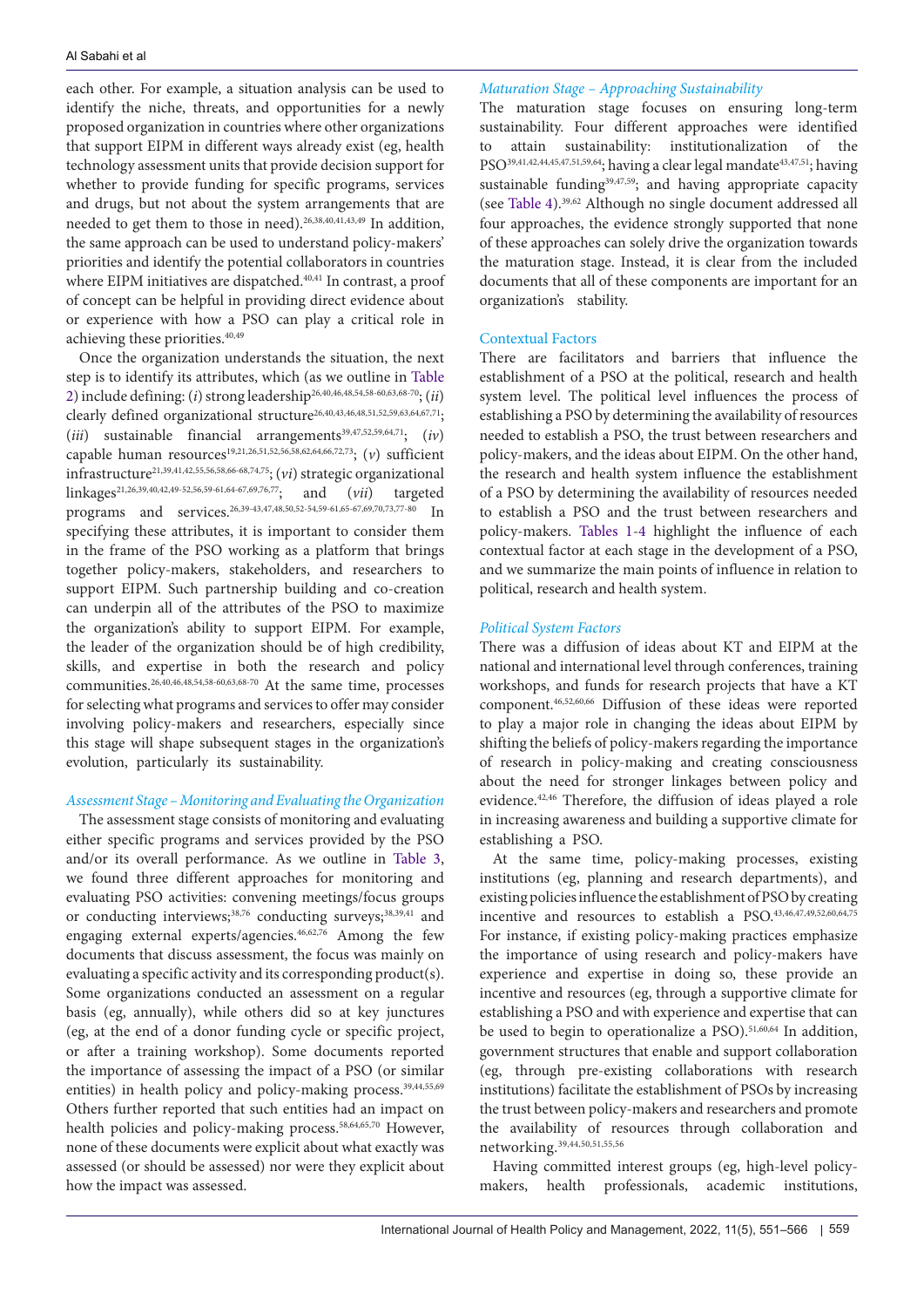## <span id="page-9-0"></span>**Table 3.** Description of the Assessment Stage and Contextual Factors Relevant for Establishing Policy Support Organization

| <b>Description of the Stage</b>                                                                                                                                                                                                                                                                                                                                                                                                                                                                                                                                                                                                                                                                                                                                                                                                      | Contextual Factors Acting as Mechanisms of Influence on Stages of<br><b>Establishment</b>                                                                                                                                                                                                                                                                                                                                                                                                                                                                                                                                                                                                                                                                                                                                                                                                                                                                                                                                                                                                                                                                                                                                                                                                                                                                                                                                                                                                                                                                                                                                                                                                                                                                                                                                                                                                                                                                                                                                                                                                                                                                                                                                                                                                                                                                                                                                                                         | Link to the Other Stages                                                                                                                                                                                                                                                                                                                                                                                                                                                                                                                                                                                                                                                                                                                                                                |
|--------------------------------------------------------------------------------------------------------------------------------------------------------------------------------------------------------------------------------------------------------------------------------------------------------------------------------------------------------------------------------------------------------------------------------------------------------------------------------------------------------------------------------------------------------------------------------------------------------------------------------------------------------------------------------------------------------------------------------------------------------------------------------------------------------------------------------------|-------------------------------------------------------------------------------------------------------------------------------------------------------------------------------------------------------------------------------------------------------------------------------------------------------------------------------------------------------------------------------------------------------------------------------------------------------------------------------------------------------------------------------------------------------------------------------------------------------------------------------------------------------------------------------------------------------------------------------------------------------------------------------------------------------------------------------------------------------------------------------------------------------------------------------------------------------------------------------------------------------------------------------------------------------------------------------------------------------------------------------------------------------------------------------------------------------------------------------------------------------------------------------------------------------------------------------------------------------------------------------------------------------------------------------------------------------------------------------------------------------------------------------------------------------------------------------------------------------------------------------------------------------------------------------------------------------------------------------------------------------------------------------------------------------------------------------------------------------------------------------------------------------------------------------------------------------------------------------------------------------------------------------------------------------------------------------------------------------------------------------------------------------------------------------------------------------------------------------------------------------------------------------------------------------------------------------------------------------------------------------------------------------------------------------------------------------------------|-----------------------------------------------------------------------------------------------------------------------------------------------------------------------------------------------------------------------------------------------------------------------------------------------------------------------------------------------------------------------------------------------------------------------------------------------------------------------------------------------------------------------------------------------------------------------------------------------------------------------------------------------------------------------------------------------------------------------------------------------------------------------------------------|
| Monitoring and evaluation of a<br>PSO could be conducted either<br>regularly or at key junctures to<br>assess the overall performance of<br>the organization or to assess specific<br>activities and its corresponding<br>product(s). Several approaches to<br>monitoring and evaluation in a PSO<br>were identified, which include:<br>• Convening meetings/focus groups<br>or conducting interviews designed<br>to solicit feedback after the initial<br>planning of the service <sup>38,76</sup> ;<br>• Conducting surveys to evaluate<br>the outcome of PSO activities (eg,<br>quantitative surveys of changes in<br>knowledge, attitudes, and practice<br>among participants in training<br>workshops) <sup>38,39,41</sup> ; and<br>• Engaging external experts/<br>agencies to evaluate PSO programs<br>and services. 46,62,76 | Political system - Availability of resources<br>• Monitoring and evaluation are essential in the process of<br>developing a PSO, and this stage is influenced by the availability<br>of resources, particularly human and financial resources, that<br>can be mobilized to evaluate the organization and identify any<br>needed adjustments, 39,46,50,51,68,70 and therefore identifying funding<br>resources that are easy to mobilize and utilize is important.<br>• The level of complexity of the administrative formalities of the<br>hosting organization for a PSO might influence the ability to<br>evaluate a PSO as it can make the tracking process harder and<br>more complicated. <sup>51</sup> It is important to have a clear organizational<br>structure, legal mandate, resources and task descriptions for the<br>organization to be able to efficiently evaluate its performance in a<br>robust way.<br>• The clarity of the hierarchical consultative and decision-making<br>chains within the hosting organization facilitates the assessment<br>of a PSO and enhances the ability to point to specific areas that<br>need to be changed to improve the organization, <sup>55,56</sup> but this also<br>requires being fully aware of the administrative formalities of the<br>hosting organization.<br>Political system - Trust between researchers and policy-makers<br>• Involvement of researchers in the policy-making process facilitates<br>the assessment of a PSO by identifying their needs and to design,<br>implement and evaluate activities to meet those needs. <sup>52,76</sup><br>Political system - Ideas about EIPM<br>• The openness of policy-makers to change (eg, to hear the<br>limitations of the organization as a way to change for the better<br>performance) can facilitate monitoring and evaluation of a<br>PSO. 19, 20, 39, 50, 51<br>Research system - Availability of resources<br>• External collaboration with research institutions or similar<br>organizations facilitates a neutral assessment processes for a<br>PSO, and the process is stronger if these institutions share similar<br>context or are at least familiar with the local context. <sup>46</sup><br>Research system - Trust between researchers and policy-makers<br>• No evidence identified<br>Health system - Availability of resources<br>• No evidence identified<br>Health system - Trust between researchers and policy-makers | Stage 2 - Development<br>Sustainable funding<br>• After a period of donor funding<br>is completed, organizations need<br>to assess their situation and<br>performance, which represents<br>a good opportunity to make an<br>adjustment in the organization's<br>location, sources of funding, and<br>activities. 47,52,64<br>Capable human resources<br>• PSOs might hire an external expert/<br>consultant to fill particular gaps such<br>as reviewing a brief or evaluating<br>PSO outcomes in a neutral way. <sup>46,62,76</sup><br><b>Strategic organizational linkage</b><br>• Collaboration and networking<br>between PSOs and other<br>organizations (particularly external<br>agencies) might be utilized for<br>the purpose of monitoring and<br>evaluation purpose. 46,62,76 |
|                                                                                                                                                                                                                                                                                                                                                                                                                                                                                                                                                                                                                                                                                                                                                                                                                                      | • No evidence identified                                                                                                                                                                                                                                                                                                                                                                                                                                                                                                                                                                                                                                                                                                                                                                                                                                                                                                                                                                                                                                                                                                                                                                                                                                                                                                                                                                                                                                                                                                                                                                                                                                                                                                                                                                                                                                                                                                                                                                                                                                                                                                                                                                                                                                                                                                                                                                                                                                          |                                                                                                                                                                                                                                                                                                                                                                                                                                                                                                                                                                                                                                                                                                                                                                                         |

Abbreviations: EPIM, evidence-informed policy-making; PSO, policy support organization.

government agencies, and stakeholders) who express support and advocate for EIPM have been found to be an essential facilitator for establishing a PSO.19,20,39,43,50,51,70,74 The interest of policy-makers has been found to be particularly influential when managers within government are highly qualified and value the role of research in policy-making.<sup>54</sup> This appreciation can foster a supportive climate throughout government departments for establishing a PSO.

# *Research System*

Research systems also influence the establishment of PSOs by influencing the trust between researchers and policymakers, and by influencing the availability of resources for a PSO. Availability of research infrastructure (eg, access to online databases), capable researchers and funding for local research are important inputs and resources for establishing

a PSO.43,46,65,68 On the other hand, the establishment of a PSO can be hindered if the research system is primarily shaped by the priorities of funders and researcher with implications of poor or no uptake of research outputs for decisionmaking.43,46,65,68,70 Moreover, a lack of communication between the research and policy communities can lead to the mistrust between the two communities and make policy-makers more skeptical in using the findings or other services provided by researchers (eg, because of a perception that researchers do not understand their priorities).44,50,51,76

## *Health System*

Health system arrangements can facilitate or hinder the establishment of a PSO by influencing the trust between researchers and policy-makers and by influencing the availability of resources for a PSO. Having ongoing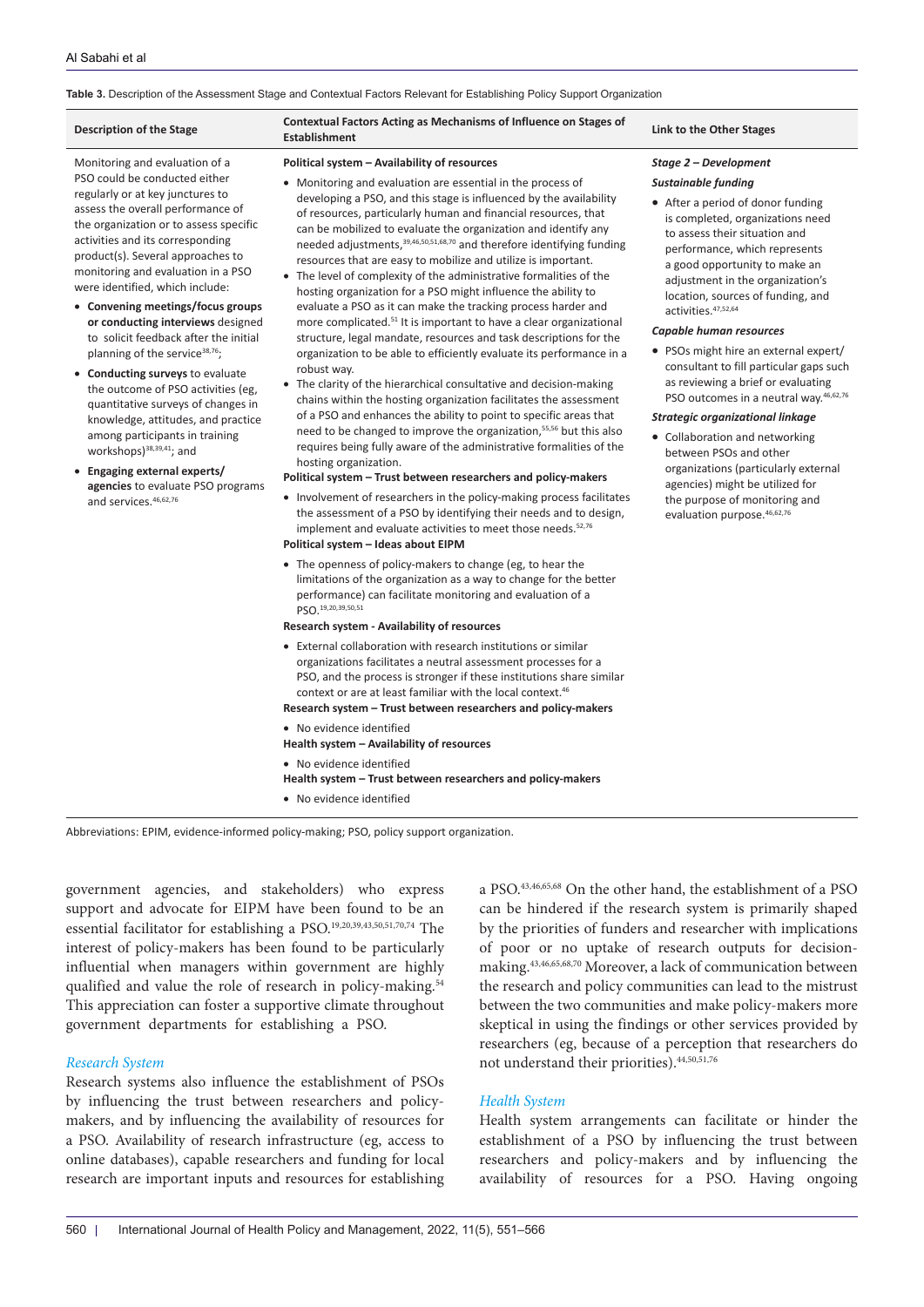## <span id="page-10-0"></span>**Table 4.** Description of the Maturation Stage and Contextual Factors Relevant for Establishing a Policy Support Organization

## The maturation stage reflects the organization's stability where it can be considered as sustainable in the long term. The following are some of the features identified as being important for ensuring sustainability:

- • **Institutionalization** of PSO within a pre-existing institutional structure to facilitate the ability to overcome challenges.39,41,42,44,45,47,51,59,64
- • Having a formal **legal mandate**  (ie, legislation, ministerial order, term of reference) to reduce duplication of effort, maximize productivity and enhance understanding of stakeholder needs.43,47,51
- • Having a **sustainable source of funding** to reduce the threat of ending some or all of the organization's activities when one or more sources for external funding stops.<sup>39,47,59</sup>
- • Having mechanisms to **retain needed capacities** (eg, providing financial and/or non-financial incentives).39,62

# **Description of the Stage Contextual Factors Acting as Mechanisms of Influence on Stages of**

#### **Political system – Availability of resource**

- Anchoring a PSO to a pre-existing institutional structure facilitates its establishment by pooling needed financial and human resources, sharing infrastructure, and helping to foster support from policy-makers, stakeholders and researchers. For these reasons, institutionalizing the PSO within a pre-existing structure is important even if initially started as an independent project.<sup>39,51,52,54,60,63,64,70,76</sup> However, the impact of this is influenced by the strength of the anchored organization's infrastructure, governance, and ability to mobilize the resources to fund and implement programs and projects.39,44,50,55
- To ensure the sustainability of PSO, the payment scheme should be attractive enough to retain staff.39,50-52,68,70
- The conceptualization of the length and cost of EIPM processes by policy-makers and stakeholders influences their commitment to providing needed supports and resources in the long-term,<sup>20</sup> which makes it important to demonstrate the potential effectiveness of the PSO in improving resource allocation and other aspects of providing health services.

#### **Political system – Trust between researchers and policy-makers**

• Trust between policy-makers and researchers increases the commitment and support of policy-makers from within the government, which influences the PSO sustainability because there support increases the likelihood of the organization being institutionalized and gaining support from other local and international organizations.19,39,44,50,51

#### **Political system – Ideas about EIPM**

PSO sustainability is enhanced when policy-makers and stakeholders value the role of research in policy-making, which in turn helps build increased awareness among policy-makers about the services offered.42,44,51,54

## **Research system – Availability of resources**

• Weak productivity of research (particularly local evidence) due to financial or human resources challenges would influence the sustainability of PSO.<sup>50,68,70</sup>

#### **Research system – Trust between researchers and policy-makers**

• Maintaining a trusting relationship between policy-makers and researchers is important for PSO sustainability because it forms the foundation of all PSO activities, builds stronger inter-organizational links over time, and ensures credibility and neutrality of the PSO.43,46,68

## **Health system – Trust between researchers and policy-makers**

• Highly qualified managers with a research background within the MOH is important for sustaining the value placed on using research in decision-making, which can enhance the sustainability of PSO as it supports ongoing demanding for and use of PSO services.<sup>44,54</sup>

#### **Health system – Availability of resources**

• Having a focus on evidence-to-policy processes within a government's mandate facilitates PSO sustainability because of the pressure the mandate can create on policy-makers to utilize research and developing evidence-informed policies (and to draw on the PSO's services in the process).<sup>46</sup>

#### **Link to the Other Stages**

## *Stage 2 – Development*

#### *Strong leadership*

• Institutional leadership is important to avoid organizational collapse if/when the key people  $leave.<sup>42,46,70</sup>$ 

## *Clearly defined organizational structure*

• The PSO governance approach, clarity of its legal mandates, and its location are critical to defining organization sustainability.43,47,51,63,72

## *Sustainable funding*

• Lack of sustained funding can slow the development process.<sup>39,59,64,71</sup> and jeopardize the organization's sustainability.47,52,64

#### *Capable human resources*

• Any issues with low salaries, high workload, and job insecurity should be resolved to retain the qualified staff in order to ensure long-term sustainability.<sup>26,52,64,65,68,70</sup>

Abbreviation: PSO, policy support organization.

collaborations and networking between relevant government departments and researchers enhances the trust between them, which can create a more supportive climate for establishing a PSO.<sup>46,51,53</sup> In addition, well-established trust between the research and policy communities can facilitate the PSO's ability to run its programs and services using a collaborative approach, which further enhances trust and the production of relevant outputs that can be used to inform policy. However, maintaining trust and making resources available for a PSO becomes more challenging in a health system that is highly dependent on donors because of the deviation between policy authority (ie, the government) and implementation facilitators (ie, the donors).56,55 Because establishing a PSO in a health system that is highly reliant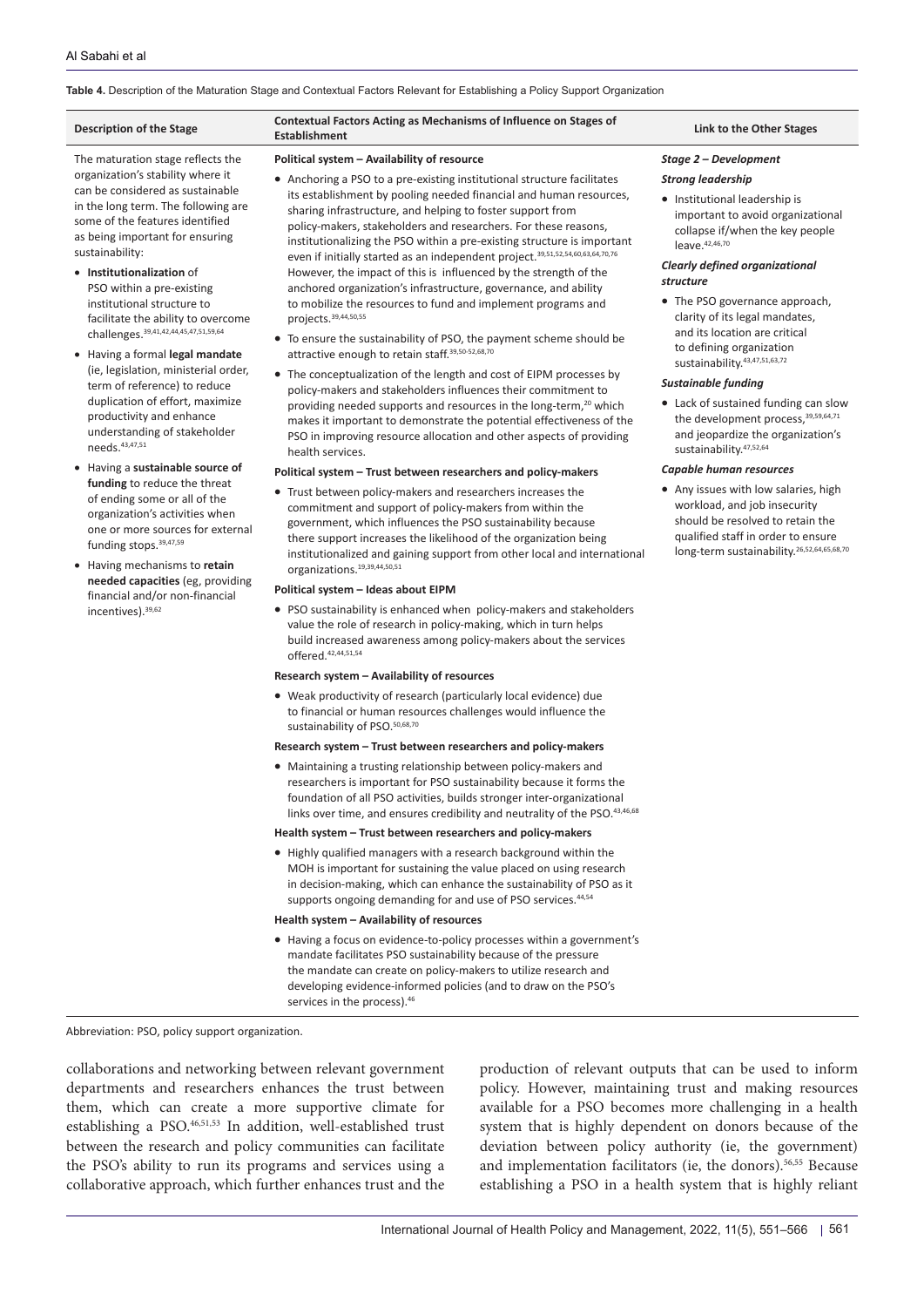on external funding (eg, donors or external organizations) is more challenging because it is less trusted and more likely to be fragmented. In a situation where a PSO is planned to be embedded within a government organization, the PSO can draw on existing infrastructure and more efficiently mobilize resources (eg, infrastructure, human and financial resources) to establish it and support its functions.<sup>56,39,50</sup>

## Linkages Between Stages

As we depict in [Figure 2](#page-4-0) and across [Tables 1](#page-5-0)-[4,](#page-10-0) the four stages for establishing a PSO are interconnected with the actions that take place in one stage affecting the other stages. Most of the connections are centralized around the development stage given that all actions that take place in the development stage have an impact on the other stages. The development stage contributes to the awareness stage in two main ways. First, understanding the situation helps in identifying the motivations (ie, identifying the fragmentation between research and policy communities or raising awareness) needed to create a supportive climate for establishing a PSO.26,38,40,41,43,49 The fragmentation might then be addressed through the PSO's governance approach that involves policy-makers and researchers,<sup>26,40,46,51,59,63</sup> and by building collaboration with other organizations to run different activities and programs.<sup>26,39,40,42,51,52,59-61,64-67</sup> Second, the programs and services offered by a PSO can subsequently enhance the climate for the use of evidence in policy-making (ie, it can create a positive feedback loop).38,42,44,52,58

The development stage is also connected to the assessment stage where some of the organization's attributes might be adjusted after assessing the organization's performance.47,52,64 At the same time, the way the organization's attributes are specified (particularly its governance approach, human resources, linkages and financial arrangements), determine the organization's ability to conduct monitoring and evaluation from which the results can be used to inform the PSO's continued evolution.46,47,52,62,64,76

The maturation stage is connected to multiple aspects of the development stage, including having strong institutionalized leadership,42,46,70 having a clearly defined organizational structure and mandate,43,47,51,63,72 identifying sustainable sources of funding,<sup>39,59,64,71</sup> and incentivizing human resources to avoid staff turn-over.26,52,64,65,68,70 The way these aspects are defined at the development stage strongly affects the organization's ability to sustain itself in the long-term.

## **Discussion**

# Principal Findings

Based on the large and growing volume of evidence in the field, we developed a conceptual framework to inform the process of establishing a PSO. Our findings suggest that a PSO undergoes four stages on the pathway towards becoming sustainable. The four stages include: (*i*) awareness (providing the foundation for why a PSO is needed); (*ii*) development (the actual implementation of a PSO); (*iii*) assessment (assessing performance and making adjustments); and (*iv*) maturation (advancing the organization towards sustainability and institutionalization). While each stage has its unique features and contributes toward the establishment of a PSO, the entire process is iterative and movements between the stages should be expected.

Although the four stages are interconnected and the activities that take place in one stage influence the other stages, the development stage is central in the process of establishing a PSO and it is the one stage that has a direct effect on all of the other stages. Despite an organization's age, some may not go through each of the four stages. However, among the organizations in the literature we identified, the development stage was never skipped, because it is the actual stage of implementing a PSO. In contrast, the awareness stage was bypassed in many countries where a wide-spread awareness about EIPM already existed. Similarly, the assessment stage was skipped when there was insufficient capacity and/or skills to do the work. We also found that assessments of PSO mainly focused on evaluating the processes and outputs of a PSO with little evidence available on evaluating their impact on supporting EIPM. This might be because the policy process is complicated and research is only one factor among many others that influence it, which makes conclusions about impact of a PSO supporting evidence use difficult to determine.<sup>8-11</sup> Therefore, even if a PSO succeeds in supporting policy-makers with the best available evidence, it would be hard to discern the exact influence of research from the other factors. Regardless, the documents we included still emphasize the importance of evaluation given that it can provide insights about how to strengthen PSO activities through formative evaluations and to document any impacts through summative evaluations either indirectly (eg, by measuring effects on behavioural intentions to use research evidence) or directly (eg, though qualitative studies that gather insights about whether and how PSO activities supported evidence use in efforts to strengthen health systems).<sup>58,64,65,70</sup>

Moreover, the four stages should not be viewed in isolation from important contextual factors that can hinder or facilitate the establishment of a PSO. Our findings indicated that the process of establishing a PSO is influenced by contextual factors in political, research and health systems, which determine the availability of the resources and the trust between researchers and policy-makers. The political system further determines the importance placed on EIPM which is central to enabling the process of establishing a PSO. The contextual factors have an impact on each other, and the challenges that arise from one factor can be mitigated by the other factors.

# Findings in Relation to Other Studies

To the best of our knowledge, this is the first comprehensive literature review examining and contextualizing approaches to establish PSOs. The ever-growing number of studies undertaken to inform efforts to support EIPM differ in important ways from what we have done here. First, many examined the process for a specific approach to supporting EIPM (eg, rapid response, clearinghouses, policy brief) and demonstrated the steps of conducting that particular approach.44,63,76,84,86 However, none have focused on how to assign that particular approach or activity to an organization that is solely focusing on supporting EIPM. In addition, the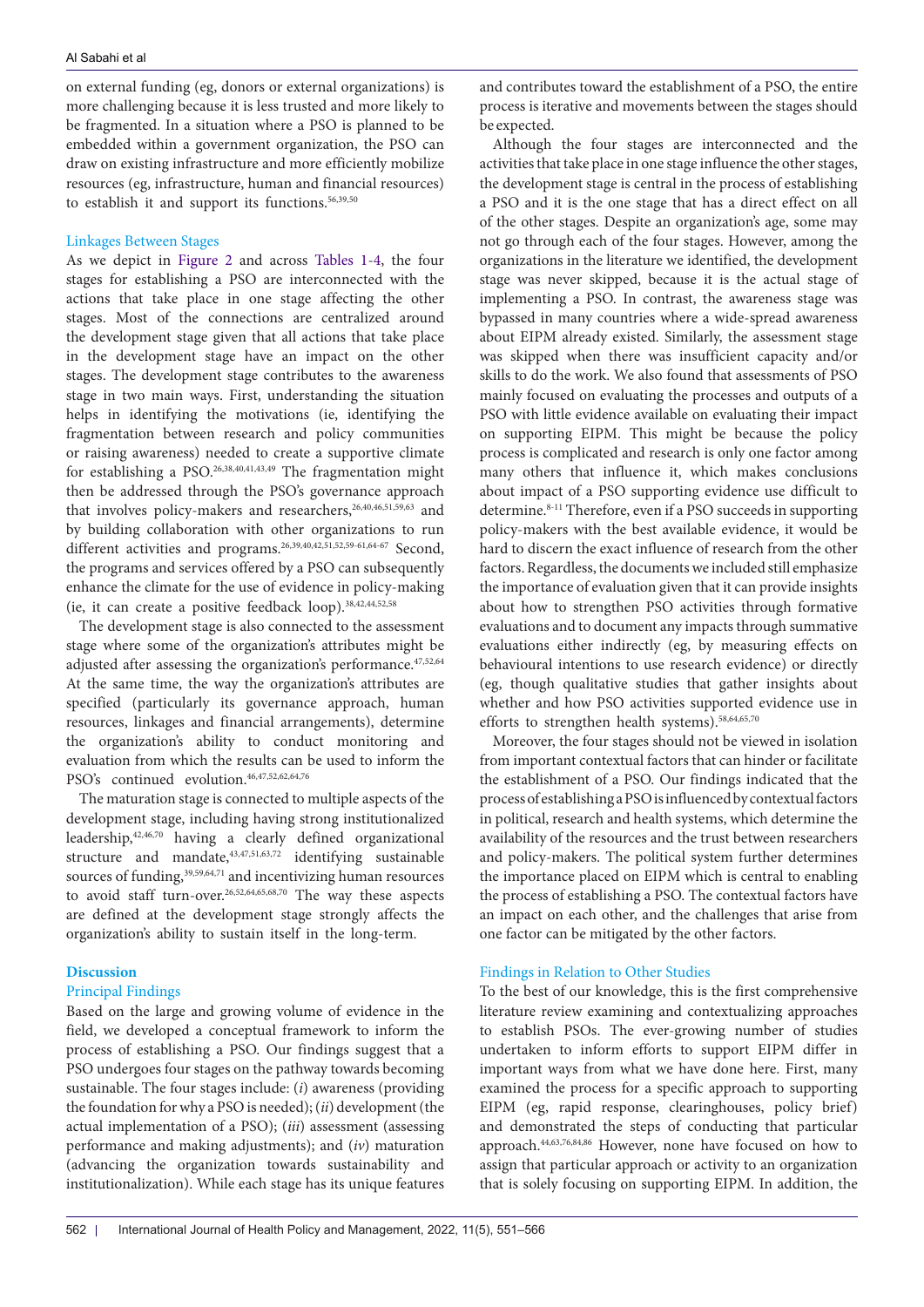majority of the documents do not distinguish between type of decisions (eg, clinical, public health and health-systems topics) that are the focus of this work. Second, one document focused on identifying the steps in developing a KTP, but it was<sup>82</sup>: (*i*) not based on a comprehensive literature review; (*ii*) limited to the experiences of European countries; (*iii*) did not identify the specific factors that influence each step; and (*iv*) focused on operationalization and launching rather than the entire process. Third, some work has been done on the process of institutionalization, but it was very specific for units performing one particular service (ie, rapid response service), compared to our focus on an organization that can perform multiple KT activities to support EIPM.47

Lastly, the contextual factors that influence the establishment of a PSO were not well-addressed in the literature which limited our ability in making a better distinction about their impact on the different stages of the framework. While literature is available on the contextual factors that affect KT in general or specific KT approaches or activities, $19-21$  there is less emphasis given to factors affecting the establishment of PSOs. The level of state centralization and democratization, the influence of external donors and organizations in the health system policies, the organization and function of bureaucracies, the infrastructural resources, research and KT funding, the framing of evidence in relation to social norms and values, and quality and quantity of research targeting health system are among the factors that were reported to influence research utilization in general.87-89 Some of these factors intersect with our finding as factors that influence the establishment of a PSO. Particularly, the political factors (ie, ideas, interest, and institutions), quality and quantity of health system research, availability of resources (ie, infrastructure, human resources, and financial resources), and the role of funders.

## Strengths and Limitations

A key strength of this CIS is that it used systematic and transparent methods, but in a way that allowed for flexibility that enabled rich interpretive analysis to generate the conceptual framework. This highlights another strength, which is that we developed a new conceptual framework for the process of establishing a PSO that fills an important conceptual gap in the literature and that can be used by policy-makers, researchers, and stakeholders from different countries to guide their efforts in establishing PSOs.

A potential limitation is that we focused our synthesis only on organizations that support policy-makers at the health system level, and not on those that support the production and use of other types of decision supports for policy-making (eg, clinical practice guidelines, health technology assessments, or public health practice). The potential limitation stems from the possibility of having missed relevant insights from these areas. However, we identified a large set of relevant documents ( $n = 52$ ) that provided substantial insight into an area that is not as far advanced conceptually as these other areas. Given this, the tradeoff between breadth and depth in the more specific domain of PSOs that focus on strengthening health systems was important to advance our thinking in the field. Another potential limitation is that

while we attempted to identify whether particular features, activities, or establishment approaches are more common in a particular setting (ie, government, academic, independent) or context (eg, country income level or region), this was not possible for two main reasons. First, most of the studies that included more than one organization presented results in an aggregated format, and this did not allow for an in-depth analysis of linked organizational features and contextual factors. Second, the few studies that presented individual cases either did not provide enough contextual background or they did not explain the role of contextual factors in shaping the organization.

# Implications for Policy and Research

We have identified several policy implications for those supporting EIPM based on the results of our CIS. For those interested in establishing a PSO, our framework provides a road map for identifying the most appropriate starting point. It also helps in identifying the factors that might influence the establishment process that varies according to the context in which a PSO is to be established. For example, establishing a PSO in a country where sufficient awareness about EIPM already exists will likely not require much effort invested into the first stage. Instead, in such a context, the focus will be shifted to the second stage for evaluating the situation and identifying the organization's attributes. Furthermore, our findings can be informative for established PSOs. Leaders of such PSOs can use our findings to expand or refine their scope of work, such as by selecting a new program or service to provide and refining monitoring and evaluation plans to include assessments of the impact of their work (if this was not previously included in the scope of monitoring and evaluation efforts).

Given that this framework focuses only on PSOs in the health sector, an important next step for research would be to include other sectors from social systems and identify any additional insight that can enhance the framework we have developed. This CIS also identifies that assessment of PSO performance is not well-established and therefore future research should focus on identifying approaches for evaluating the impact of PSOs. One approach to do so could be through a before and after quasi-experimental design with a set of indicators to assess the impact of a PSO in informing policies with the best available evidence and whether informing policies by evidence has any impact in the efficiency of the policy-making process and ultimately on strengthening the health system. For already established PSOs, evaluations of impact could be conducted using qualitative methods (eg, interviewing policy-makers, researchers and stakeholders about whether and how programs and services offered by the PSO had an impact on evidence use in policy-making) or conducting theory-informed multiple case studies with clearly defined indicators and with a sampling strategy that would ensure that counterfactual cases are included in order to provide insights about the organization's impact.

## **Conclusion**

This CIS developed a conceptual framework for establishing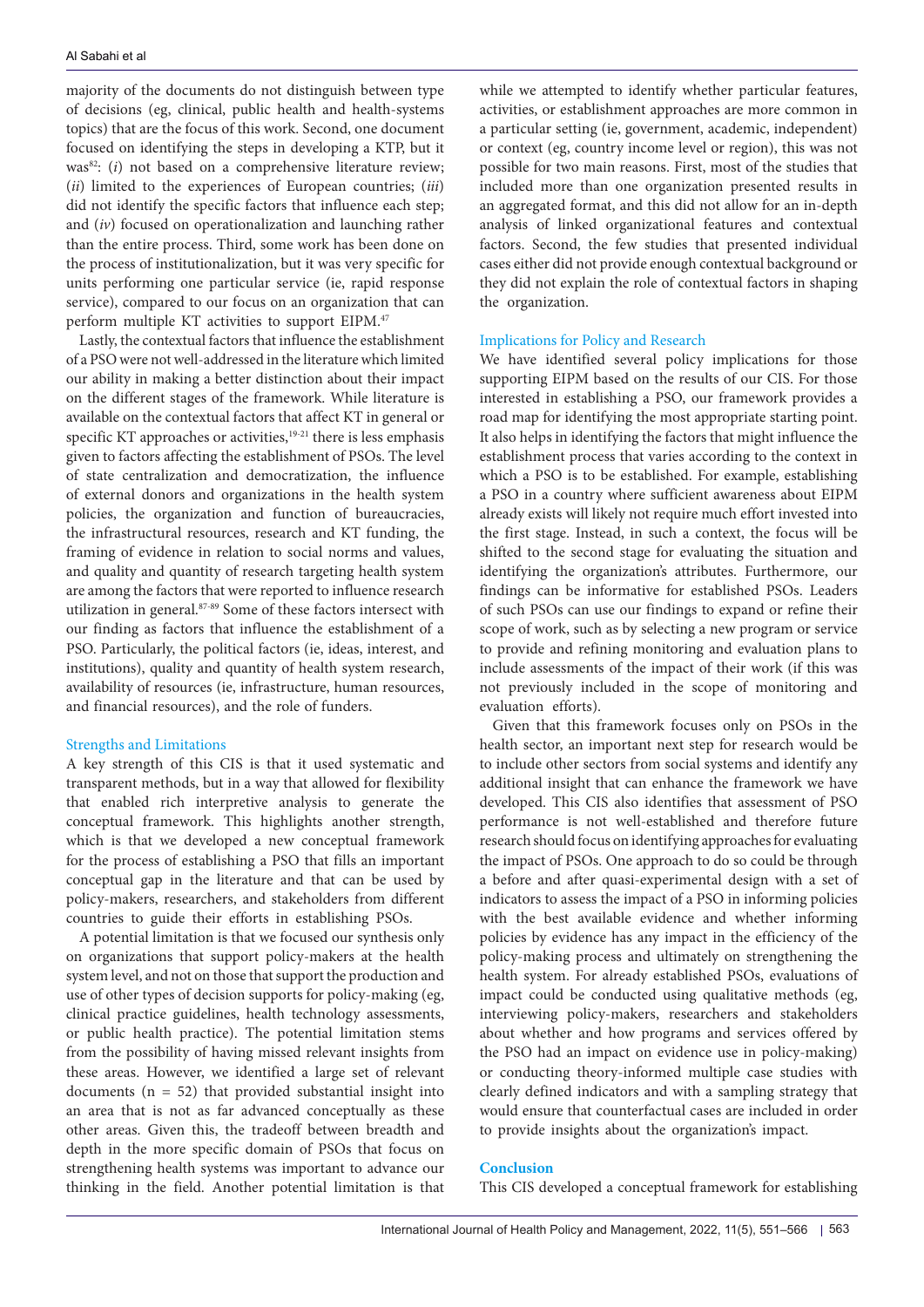PSOs and in so doing makes an important contribution to the literature related to supporting EIPM. The framework captures the main features in the process of establishing a PSO, the main organizational attributes that have to be specified during the process, and the contextual factors that might affect this process. The four stages identified in this framework should be carefully considered in relation to the country-specific needs and readiness in adopting an EIPM approach to know what is required in each stage and to know which stage would be the best starting point given local contexts.

## **Ethical issues**

Not applicable.

## **Competing interests**

Authors declare that they have no competing interests.

#### **Authors' contributions**

SAS was responsible for the conception and design, collection of data, analysis and interpretation of data, drafting and reviewing the manuscript. MGW contributed to the conception and design, analysis and interpretation, drafting and reviewing the manuscript. MGW was also responsible for supervising this work. JNL, FEJ and KM provided critical revisions of the manuscript for important intellectual content. MV assisted with the collection of data and analysis and interpretation of data.

#### **Disclaimer**

The views expressed in this paper represent the opinions of the authors and not an official position of the institutions of their affiliation.

#### **Authors' affiliations**

1 Health Policy PhD Program, McMaster University, Hamilton, ON, Canada. 2 McMaster Health Forum, McMaster University, Hamilton, ON, Canada. 3 Department of Health Evidence and Impact, McMaster University, Hamilton, ON, Canada. 4 Centre for Health Economics and Policy Analysis, McMaster University, Hamilton, ON, Canada. <sup>5</sup>Department of Political Science, McMaster University, Hamilton, ON, Canada. <sup>6</sup>Africa Centre for Evidence, University of Johannesburg, Johannesburg, South Africa. 7 Knowledge to Policy Center, American University of Beirut, Beirut, Lebanon. 8 Universidad de Antioquia, Medellin, Colombia.

## **Supplementary files**

<span id="page-13-0"></span>[Supplementary file 1](https://www.ijhpm.com/jufile?ar_sfile=44150). The Search Strategy for Four Databases.

#### **References**

- 1. Graham ID, Logan J, Harrison MB, et al. Lost in knowledge translation: time for a map? *J Contin Educ Health Prof.* 2006;26(1):13- 24. doi:[10.1002/chp.47](https://doi.org/10.1002/chp.47)
- 2. Strydom WF, Funke N, Nienaber S, Nortje K, Steyn M. Evidencebased policymaking: a review. *S Afr J Sci*. 2010;106(5-6):17-24. doi[:10.4102/sajs.v106i5/6.249](https://doi.org/10.4102/sajs.v106i5/6.249)
- 3. Wilson DC, Smith NA, Blakey NC, Shaxson L. Using research-based knowledge to underpin waste and resources policy. *Waste Manag Res*. 2007;25(3):247-256. doi[:10.1177/0734242x07079154](https://doi.org/10.1177/0734242x07079154)
- 4. Fierlbeck K. Paradigm freeze: why it is so hard to reform health-care policy in Canada. *Can Public Adm*. 2014;57(3):478-480. doi[:10.1111/](https://doi.org/10.1111/capa.12085) [capa.12085](https://doi.org/10.1111/capa.12085)
- 5. Kingdon JW*. Agendas, Alternatives, and Public Policies*. 2nd ed. New York, USA: HarperCollins College Publishers; 2003.
- 6. Fafard P. Evidence and Healthy Public Policy: Insights from Health and Political Sciences. [http://www.ncchpp.ca/docs/](http://www.ncchpp.ca/docs/FafardEvidence08June.PDF) [FafardEvidence08June.PDF.](http://www.ncchpp.ca/docs/FafardEvidence08June.PDF) Accessed March 1, 2019. Published 2008.
- 7. Oxman AD, Lavis JN, Lewin S, Fretheim A. SUPPORT Tools for evidence-informed health Policymaking (STP) 1: what is evidenceinformed policymaking? *Health Res Policy Syst.* 2009;7(Suppl 1):S1. doi:[10.1186/1478-4505-7-s1-s1](https://doi.org/10.1186/1478-4505-7-s1-s1)
- 8. International Development Research Centre (IDCR). The Knowledge Translation Toolkit: Bridging the Know-Do Gap: A Resource for

Researchers. Ottawa: International Development Research Centre; 2011.

- 9. Lavis JN, Lomas J, Hamid M, Sewankambo NK. Assessing countrylevel efforts to link research to action. *Bull World Health Organ*. 2006;84(8):620-628. doi:[10.2471/blt.06.030312](https://doi.org/10.2471/blt.06.030312)
- 10. World Health Organization (WHO). World Report on Knowledge for Better Health: Strengthening Health Systems. Geneva: WHO; 2004. [https://apps.who.int/iris/bitstream/handle/10665/43058/9241562811.](https://apps.who.int/iris/bitstream/handle/10665/43058/9241562811.pdf?sequence=1&isAllowed=y) [pdf?sequence=1&isAllowed=y.](https://apps.who.int/iris/bitstream/handle/10665/43058/9241562811.pdf?sequence=1&isAllowed=y) Accessed March 5, 2019.
- 11. Jewell CJ, Bero LA. "Developing good taste in evidence": facilitators of and hindrances to evidence-informed health policymaking in state government*. Milbank Q*. 2008;86(2):177-208. doi:[10.1111/j.1468-](https://doi.org/10.1111/j.1468-0009.2008.00519.x) [0009.2008.00519.x](https://doi.org/10.1111/j.1468-0009.2008.00519.x)
- 12. Stewart R, Langer L, Erasmus Y. An integrated model for increasing the use of evidence by decision-makers for improved development. *Dev South Afr*. 2019;36(5):616-631. doi:[10.1080/0376835X.2018.1543579](https://doi.org/10.1080/0376835X.2018.1543579)
- 13. Grimshaw JM, Eccles MP, Lavis JN, Hill SJ, Squires JE. Knowledge translation of research findings. *Implement Sci.* 2012;7:50. doi[:10.1186/1748-5908-7-50](https://doi.org/10.1186/1748-5908-7-50)
- 14. Innvaer S, Vist G, Trommald M, Oxman A. Health policy-makers' perceptions of their use of evidence: a systematic review. *J Health Serv Res Policy*. 2002;7(4):239-244. doi[:10.1258/135581902320432778](https://doi.org/10.1258/135581902320432778)
- 15. Oliver K, Cairney P. The dos and don'ts of influencing policy: a systematic review of advice to academics. *Palgrave Commun*. 2019; 5(1):21. doi:[10.1057/s41599-019-0232-y](https://doi.org/10.1057/s41599-019-0232-y)
- 16. Oliver K, Innvar S, Lorenc T, Woodman J, Thomas J. A systematic review of barriers to and facilitators of the use of evidence by policymakers. *BMC Health Serv Res*. 2014;14:2. doi:[10.1186/1472-](https://doi.org/10.1186/1472-6963-14-2) [6963-14-2](https://doi.org/10.1186/1472-6963-14-2)
- 17. Jakobsen MW, Eklund Karlsson L, Skovgaard T, Aro AR. Organisational factors that facilitate research use in public health policy-making: a scoping review. *Health Res Policy Syst*. 2019;17(1):90. doi[:10.1186/](https://doi.org/10.1186/s12961-019-0490-6) [s12961-019-0490-6](https://doi.org/10.1186/s12961-019-0490-6)
- 18. Jakobsen MW. Evidence-Informed Policymaking: The Role of Research, Stakeholders and Policy Organizations [thesis]. Odense: Syddansk Universitetsforlag; 2019.
- 19. Lavis JN, Moynihan R, Oxman AD, Paulsen EJ. Evidence-informed health policy 4 - case descriptions of organizations that support the use of research evidence. *Implement Sci.* 2008;3:56. doi:[10.1186/1748-](https://doi.org/10.1186/1748-5908-3-56) [5908-3-56](https://doi.org/10.1186/1748-5908-3-56)
- 20. Lavis JN, Oxman AD, Moynihan R, Paulsen EJ. Evidence-informed health policy 3 - interviews with the directors of organizations that support the use of research evidence. *Implement Sci.* 2008;3:55. doi:[10.1186/1748-5908-3-55](https://doi.org/10.1186/1748-5908-3-55)
- 21. Lavis JN, Paulsen EJ, Oxman AD, Moynihan R. Evidence-informed health policy 2 - survey of organizations that support the use of research evidence. *Implement Sci*. 2008;3:54. doi:[10.1186/1748-](https://doi.org/10.1186/1748-5908-3-54) [5908-3-54](https://doi.org/10.1186/1748-5908-3-54)
- 22. Lavis JN, Lomas J, Hamid M, Sewankambo NK. Assessing countrylevel efforts to link research to action. *Bull World Health Organ*. 2006; 84(8):620-628. doi:[10.2471/blt.06.030312](https://doi.org/10.2471/blt.06.030312)
- 23. Canadian Institutes of Health Research (CIHR). Knowledge Translation at CIHR. [http://www.cihr-irsc.gc.ca/e/29418.html#7.](http://www.cihr-irsc.gc.ca/e/29418.html#7) Accessed September 8, 2017. Published 2017.
- 24. Ellen ME, Horowitz E, Vaknin S, Lavis JN. Views of health system policymakers on the role of research in health policymaking in Israel. *Isr J Health Policy Res*. 2016;5(1):24. doi:[10.1186/s13584-016-](https://doi.org/10.1186/s13584-016-0088-1) [0088-1](https://doi.org/10.1186/s13584-016-0088-1)
- 25. Hamid M, Bustamante-Manaog T, Truong VD, et al. EVIPNet: translating the spirit of Mexico. *Lancet*. 2005;366(9499):1758-1760. doi:[10.1016/s0140-6736\(05\)67709-4](https://doi.org/10.1016/s0140-6736(05)67709-4)
- 26. Kasonde JM, Campbell S. Creating a knowledge translation platform: nine lessons from the Zambia Forum for Health Research. *Health Res Policy Syst*. 2012;10:31. doi:[10.1186/1478-4505-10-31](https://doi.org/10.1186/1478-4505-10-31)
- 27. Contandriopoulos D, Lemire M, Denis JL, Tremblay E. Knowledge exchange processes in organizations and policy arenas: a narrative systematic review of the literature. *Milbank Q*. 2010;88(4):444-483. doi[:10.1111/j.1468-0009.2010.00608.x](https://doi.org/10.1111/j.1468-0009.2010.00608.x)
- 28. Dixon-Woods M, Agarwal S, Jones D, Young B, Sutton A. Synthesising qualitative and quantitative evidence: a review of possible methods. *J Health Serv Res Policy*. 2005;10(1):45-53. doi:[10.1177/135581960501000110](https://doi.org/10.1177/135581960501000110)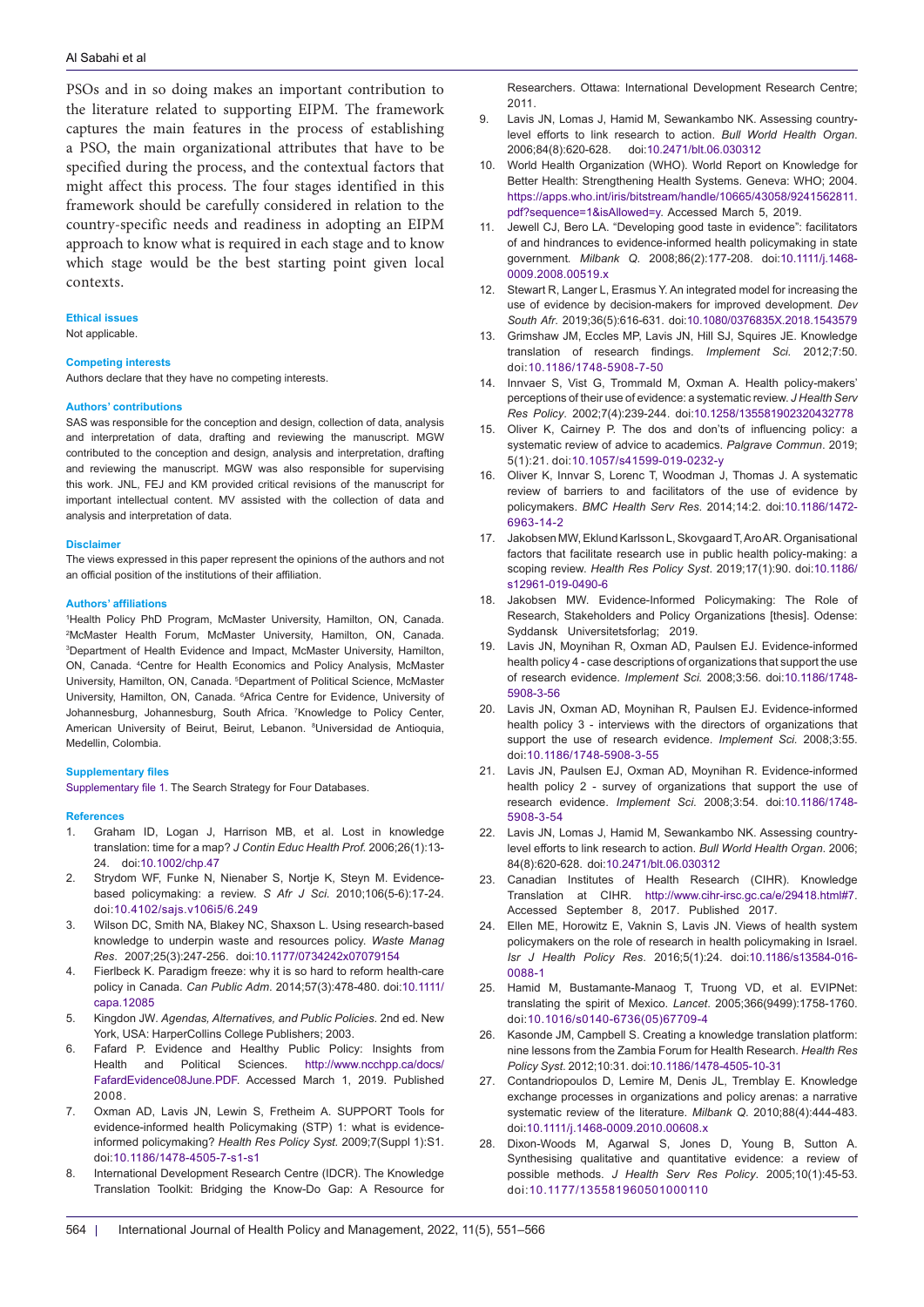- 29. Pawson R, Greenhalgh T, Harvey G, Walshe K. Realist review- -a new method of systematic review designed for complex policy interventions. *J Health Serv Res Policy*. 2005;10 Suppl 1:21-34. doi:[10.1258/1355819054308530](https://doi.org/10.1258/1355819054308530)
- 30. Dixon-Woods M, Cavers D, Agarwal S, et al. Conducting a critical interpretive synthesis of the literature on access to healthcare by vulnerable groups. *BMC Med Res Methodol*. 2006;6:35. doi:[10.1186/1471-2288-6-35](https://doi.org/10.1186/1471-2288-6-35)
- 31. Greenhalgh T, Robert G, Macfarlane F, Bate P, Kyriakidou O, Peacock R. Storylines of research in diffusion of innovation: a meta-narrative approach to systematic review. *Soc Sci Med*. 2005;61(2):417-430. doi:[10.1016/j.socscimed.2004.12.001](https://doi.org/10.1016/j.socscimed.2004.12.001)
- Dixon-Woods M. Critical Interpretive Synthesis: What it is and Why it is Needed. [https://abstracts.cochrane.org/2006-dublin/critical](https://abstracts.cochrane.org/2006-dublin/critical-interpretive-synthesis-what-it-and-why-it-needed)[interpretive-synthesis-what-it-and-why-it-needed](https://abstracts.cochrane.org/2006-dublin/critical-interpretive-synthesis-what-it-and-why-it-needed). Accessed March 1, 2019. Published 2006.
- 33. Wilson MG, Ellen ME, Lavis JN, et al. Processes, contexts, and rationale for disinvestment: a protocol for a critical interpretive synthesis. *Syst Rev.* 2014;3:143. doi[:10.1186/2046-4053-3-143](https://doi.org/10.1186/2046-4053-3-143)
- 34. Boyko JA, Lavis JN, Abelson J, Dobbins M, Carter N. Deliberative dialogues as a mechanism for knowledge translation and exchange in health systems decision-making. *Soc Sci Med.* 2012;75(11):1938- 1945. doi[:10.1016/j.socscimed.2012.06.016](https://doi.org/10.1016/j.socscimed.2012.06.016)
- 35. Alderson P, Green S, Higgins JP. Cochrane Reviewers' Handbook 4.2.2. The Cochrane Library 2004. [https://www.iecs.org.ar/cochrane/](https://www.iecs.org.ar/cochrane/guias/Handbook_4-2-2.pdf) [guias/Handbook\\_4-2-2.pdf.](https://www.iecs.org.ar/cochrane/guias/Handbook_4-2-2.pdf) Accessed December 23, 2018.
- 36. Eakin JM, Mykhalovskiy E. Reframing the evaluation of qualitative health research: reflections on a review of appraisal guidelines in the health sciences. *J Eval Clin Pract*. 2003;9(2):187-194. doi[:10.1046/](https://doi.org/10.1046/j.1365-2753.2003.00392.x) [j.1365-2753.2003.00392.x](https://doi.org/10.1046/j.1365-2753.2003.00392.x)
- 37. Cochrane. Cochrane Knowledge Translation Framework. [http://](http://community.cochrane.org/sites/default/files/uploads/Cochrane Knowledge Translation Framework%281%29.pdf) [community.cochrane.org/sites/default/files/uploads/Cochrane%20](http://community.cochrane.org/sites/default/files/uploads/Cochrane Knowledge Translation Framework%281%29.pdf) [Knowledge%20Translation%20Framework%281%29.pdf](http://community.cochrane.org/sites/default/files/uploads/Cochrane Knowledge Translation Framework%281%29.pdf). Accessed July 13, 2018. Published 2017.
- 38. Brennan SE, Cumpston M, Misso ML, McDonald S, Murphy MJ, Green SE. Design and formative evaluation of the Policy Liaison Initiative: a long-term knowledge translation strategy to encourage and support the use of Cochrane systematic reviews for informing health policy. *Evid Policy*. 2016;12(1):25-52. doi:[10.1332/17442641](https://doi.org/10.1332/174426415x14291899424526) [5x14291899424526](https://doi.org/10.1332/174426415x14291899424526)
- 39. El-Jardali F, Lavis J, Moat K, Pantoja T, Ataya N. Capturing lessons learned from evidence-to-policy initiatives through structured reflection. *Health Res Policy Syst.* 2014;12:2. doi[:10.1186/1478-4505-](https://doi.org/10.1186/1478-4505-12-2) [12-2](https://doi.org/10.1186/1478-4505-12-2)
- 40. World Health Organization Regional Office for Europe. EVIPNet Europe: Situation Analysis Manual. Copenhagen: World Health Organization Regional Office for Europe; 2017. [http://www.euro.who.](http://www.euro.who.int/__data/assets/pdf_file/0004/335551/EVIPNet-Europe-Situation-Analysis-Manual.pdf?ua=1) [int/\\_\\_data/assets/pdf\\_file/0004/335551/EVIPNet-Europe-Situation-](http://www.euro.who.int/__data/assets/pdf_file/0004/335551/EVIPNet-Europe-Situation-Analysis-Manual.pdf?ua=1)[Analysis-Manual.pdf?ua=1.](http://www.euro.who.int/__data/assets/pdf_file/0004/335551/EVIPNet-Europe-Situation-Analysis-Manual.pdf?ua=1) Accessed January 10, 2019.
- 41. Hawkes S, B KA, Jadeja N, et al. Strengthening capacity to apply health research evidence in policy making: experience from four countries. *Health Policy Plan*. 2016;31(2):161-170. doi[:10.1093/](https://doi.org/10.1093/heapol/czv032) [heapol/czv032](https://doi.org/10.1093/heapol/czv032)
- 42. Haynes A, Rowbotham SJ, Redman S, Brennan S, Williamson A, Moore G. What can we learn from interventions that aim to increase policy-makers' capacity to use research? a realist scoping review. *Health Res Policy Syst*. 2018;16(1):31. doi[:10.1186/s12961-018-](https://doi.org/10.1186/s12961-018-0277-1) [0277-1](https://doi.org/10.1186/s12961-018-0277-1)
- 43. Mihalicza P, Leys M, Borbás I, Szigeti S, Biermann O, Kuchenmüller T. Qualitative assessment of opportunities and challenges to improve evidence-informed health policy-making in Hungary - an EVIPNet situation analysis pilot. *Health Res Policy Syst*. 2018;16(1):50. doi:[10.1186/s12961-018-0331-z](https://doi.org/10.1186/s12961-018-0331-z)
- 44. Mijumbi RM, Oxman AD, Panisset U, Sewankambo NK. Feasibility of a rapid response mechanism to meet policymakers' urgent needs for research evidence about health systems in a low income country: a case study*. Implement Sci*. 2014;9:114. doi[:10.1186/s13012-014-](https://doi.org/10.1186/s13012-014-0114-z) [0114-z](https://doi.org/10.1186/s13012-014-0114-z)
- 45. Sheikh K, Kumar S, Ved R, et al. India's new health systems knowledge platform-making research matter. *Lancet*. 2016;388(10061):2724- 2725. doi[:10.1016/s0140-6736\(16\)32391-1](https://doi.org/10.1016/s0140-6736(16)32391-1)
- 46. Sriram V, Bennett S, Raman VR, Sheikh K. Developing the National

Knowledge Platform in India: a policy and institutional analysis. *Health Res Policy Syst*. 2018;16(1):13. doi[:10.1186/s12961-018-0283-3](https://doi.org/10.1186/s12961-018-0283-3)

- 47. Zida A, Lavis JN, Sewankambo NK, Kouyate B, Ouedraogo S. Evaluating the process and extent of institutionalization: a case study of a rapid response unit for health policy in Burkina Faso. *Int J Health Policy Manag*. 2018;7(1):15-26. doi[:10.15171/ijhpm.2017.39](https://doi.org/10.15171/ijhpm.2017.39)
- 48. van Kammen J, de Savigny D, Sewankambo N. Using knowledge brokering to promote evidence-based policy-making: the need for support structures. *Bull World Health Organ*. 2006;84(8):608-612. doi:[10.2471/blt.05.028308](https://doi.org/10.2471/blt.05.028308)
- 49. Scarlett J, Köhler K, Reinap M, et al. Evidence-informed Policy Network (EVIPNet) Europe: success stories in knowledge translation. *Public Health Panor*. 2018;4(2):161-169.
- 50. El-Jardali F, Ataya N, Jamal D, Jaafar M. A multi-faceted approach to promote knowledge translation platforms in eastern Mediterranean countries: climate for evidence-informed policy. *Health Res Policy Syst*. 2012;10:15. doi:[10.1186/1478-4505-10-15](https://doi.org/10.1186/1478-4505-10-15)
- 51. Keita N, Lokossou V, Berthe A, Sombie I, Johnson E, Busia K. The West African experience in establishing steering committees for better collaboration between researchers and decision-makers to increase the use of health research findings. *Health Res Policy Syst*. 2017;15(Suppl 1):50. doi:[10.1186/s12961-017-0216-6](https://doi.org/10.1186/s12961-017-0216-6)
- 52. Ongolo-Zogo P, Lavis JN, Tomson G, Sewankambo NK. Initiatives supporting evidence informed health system policymaking in Cameroon and Uganda: a comparative historical case study. *BMC Health Serv Res*. 2014;14:612. doi[:10.1186/s12913-014-0612-3](https://doi.org/10.1186/s12913-014-0612-3)
- 53. Uneke CJ, Ezeoha AE, Uro-Chukwu HC, Ezeonu CT, Igboji J. Promoting researchers and policy-makers collaboration in evidenceinformed policy-making in Nigeria: outcome of a two-way secondment model between university and health ministry*. Int J Health Policy Manag.* 2018;7(6):522-531. doi:[10.15171/ijhpm.2017.123](https://doi.org/10.15171/ijhpm.2017.123)
- 54. Mwendera C, de Jager C, Longwe H, Hongoro C, Phiri K, Mutero CM. Development of a framework to improve the utilisation of malaria research for policy development in Malawi. *Health Res Policy Syst*. 2017;15(1):97. doi:[10.1186/s12961-017-0264-y](https://doi.org/10.1186/s12961-017-0264-y)
- 55. Ongolo-Zogo P, Lavis JN, Tomson G, Sewankambo NK. Climate for evidence informed health system policymaking in Cameroon and Uganda before and after the introduction of knowledge translation platforms: a structured review of governmental policy documents. *Health Res Policy Syst*. 2015;13:2. doi[:10.1186/1478-4505-13-2](https://doi.org/10.1186/1478-4505-13-2)
- 56. Nabyonga-Orem J, Gebrikidane M, Mwisongo A. Assessing policy dialogues and the role of context: Liberian case study before and during the Ebola outbreak. *BMC Health Serv Res*. 2016;16 Suppl 4(Suppl 4):219. doi:[10.1186/s12913-016-1454-y](https://doi.org/10.1186/s12913-016-1454-y)
- 57. Basaza R, Kinegyere A, Mutatina B, Sewankambo N. National framework for the sustainability of health knowledge translation initiatives in Uganda*. Int J Technol Assess Health Care*. 2018; 34(1):120-128. doi:[10.1017/s0266462317004482](https://doi.org/10.1017/s0266462317004482)
- 58. Langlois EV, Becerril Montekio V, Young T, Song K, Alcalde-Rabanal J, Tran N. Enhancing evidence informed policymaking in complex health systems: lessons from multi-site collaborative approaches. *Health Res Policy Syst*. 2016;14:20. doi:[10.1186/s12961-016-0089-0](https://doi.org/10.1186/s12961-016-0089-0)
- 59. Berman J, Mitambo C, Matanje-Mwagomba B, et al. Building a knowledge translation platform in Malawi to support evidenceinformed health policy. *Health Res Policy Syst*. 2015;13:73. doi:[10.1186/s12961-015-0061-4](https://doi.org/10.1186/s12961-015-0061-4)
- 60. Mansilla C, Herrera CA, Basagoitia A, Pantoja T. The Evidence-Informed Policy Network (EVIPNet) in Chile: lessons learned from a year of coordinated efforts. *Rev Panam Salud Publica*. 2017;43:e36. doi[:10.26633/rpsp.2017.36](https://doi.org/10.26633/rpsp.2017.36)
- 61. Uneke CJ, Aulakh BK, Ezeoha AE, Ndukwe CD, Onwe F. Bridging the divide between research and policy in Nigeria: the role of a health policy advisory committee. *J Public Health Policy.* 2012;33(4):423- 429. doi[:10.1057/jphp.2012.30](https://doi.org/10.1057/jphp.2012.30)
- 62. Uneke CJ, Sombie I, Keita N, Lokossou V, Johnson E, Ongolo-Zogo P. An assessment of policymakers' engagement initiatives to promote evidence informed health policy making in Nigeria. *Pan Afr Med J*. 2017;27:57. doi[:10.11604/pamj.2017.27.57.9844](https://doi.org/10.11604/pamj.2017.27.57.9844)
- 63. Bennett S, Corluka A, Doherty J, et al. Influencing policy change: the experience of health think tanks in low- and middle-income countries. *Health Policy Plan*. 2012;27(3):194-203. doi:[10.1093/heapol/czr035](https://doi.org/10.1093/heapol/czr035)
- 64. Bennett S, Corluka A. Health Policy Analysis Institutes: Landscaping